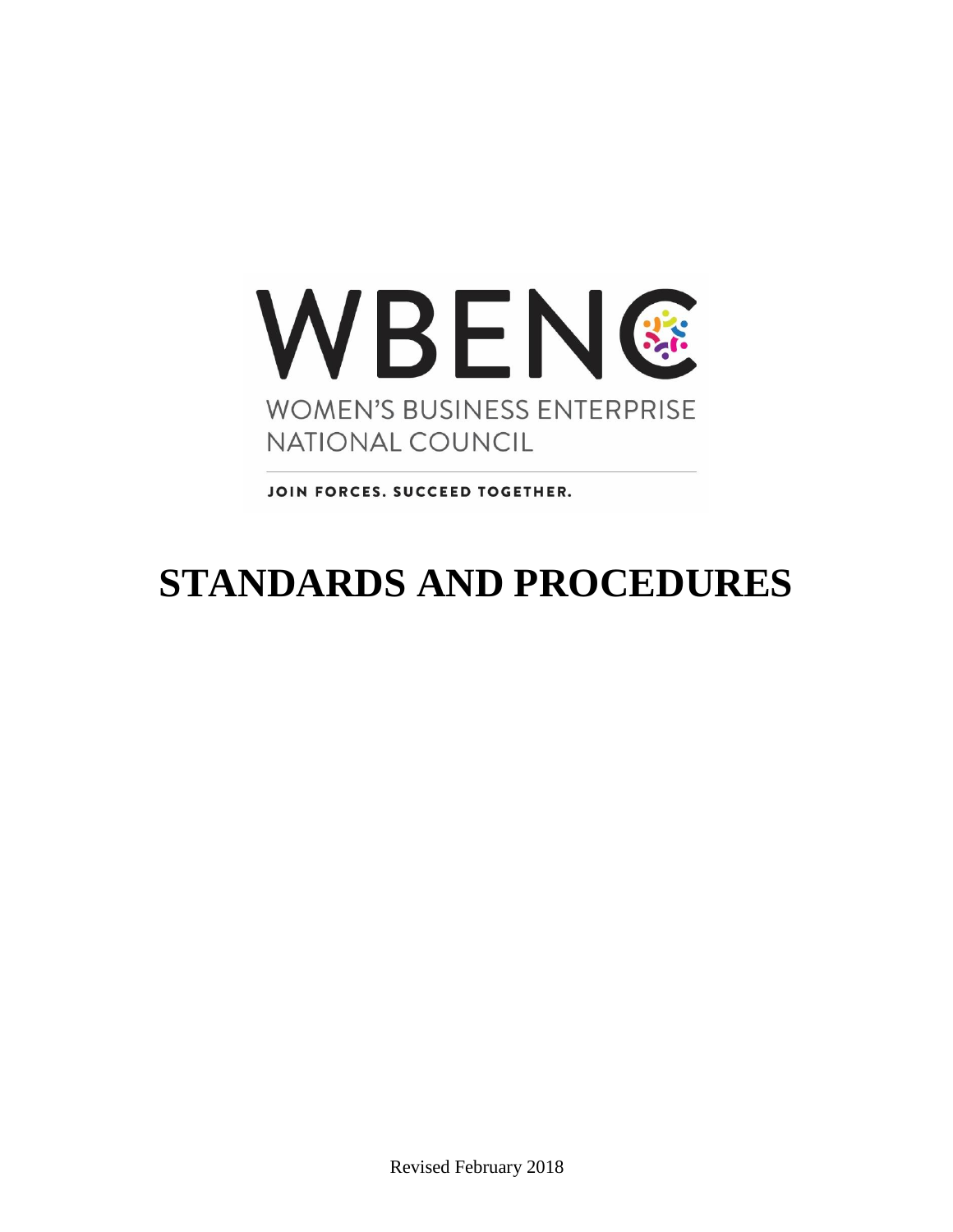# **Table of Contents**

| L.    |                                                              |
|-------|--------------------------------------------------------------|
| II.   |                                                              |
| III.  |                                                              |
| IV.   |                                                              |
| V.    |                                                              |
| VI.   |                                                              |
| VII.  |                                                              |
| VIII. |                                                              |
| IX.   |                                                              |
| X.    |                                                              |
| XI.   | <b>CERTIFYING EXCEPTIONAL WOMEN'S BUSINESS ENTERPRISES22</b> |
| XII.  |                                                              |
| XIII. |                                                              |
| XIV.  |                                                              |
| XV.   |                                                              |
| XVI.  |                                                              |
| XVII. |                                                              |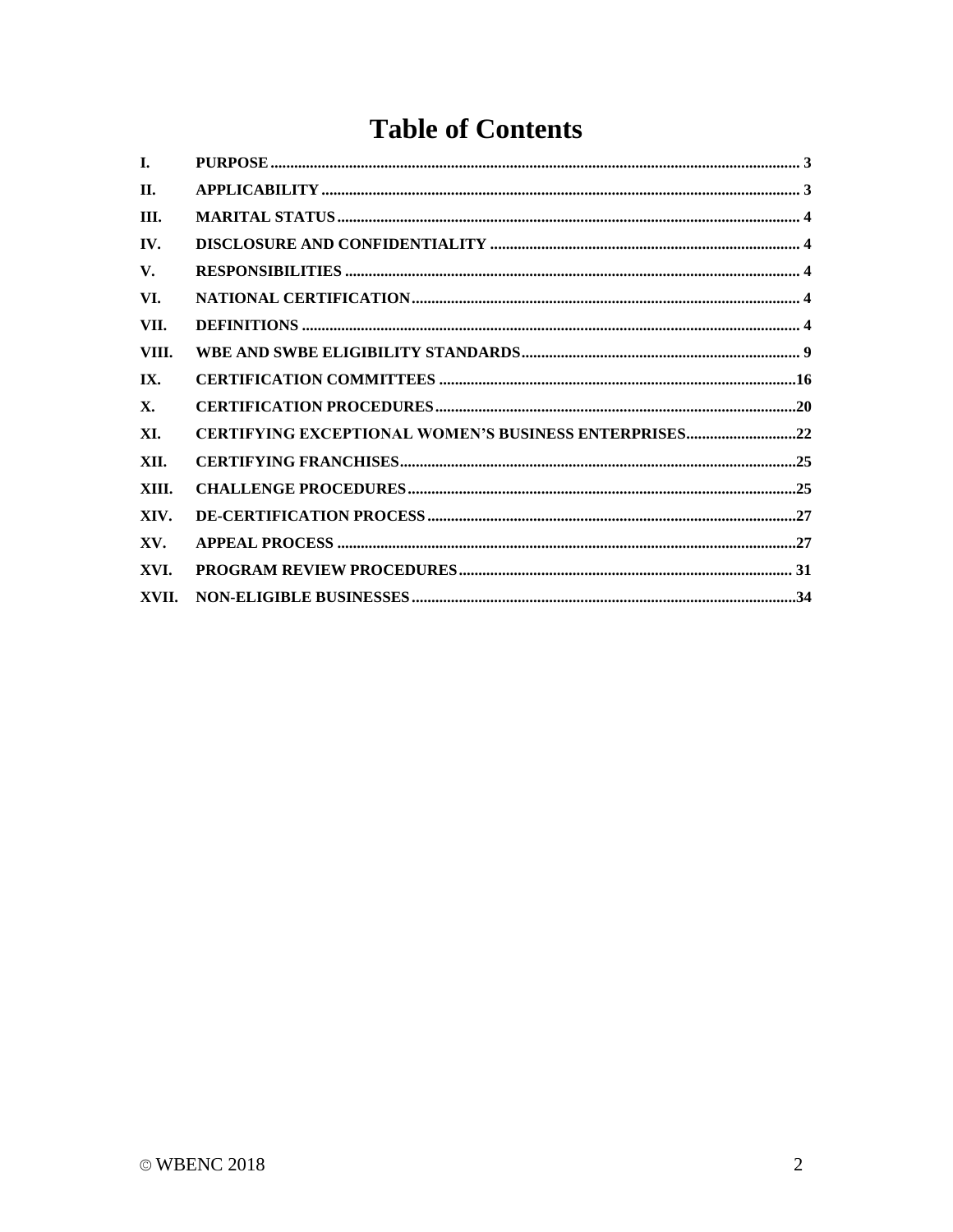### **I. Purpose**

The Women's Business Enterprise National Council, Inc. ("WBENC") is removing barriers in the marketplace that impede the progress and growth of businesses owned and managed by women. Key among its programs is nationwide access to a national certification standard, maintenance of a national Women Business Enterprise database, WBENCLink, and the enhancement of procurement opportunities through the dissemination of "best practices" information and the provision of training.

It is the policy of the members of WBENC that Women Business Enterprises (WBE) and Small Women Business Enterprises (SWBE) have the maximum practicable opportunity to participate in contracting and purchasing activities. The procedures outlined in this document describe the WBENC certification standards and process for all businesses desiring to be certified. To the extent possible, a thorough certification process will ensure that the programs of these entities benefit only those for whom the programs are intended.

In addition, WBENC is responsible, among other things, for training Regional Partner Organizations (RPOs), oversight of implementation of the certification standards and process, review of its RPO certification programs, and serves as the final appellate body.

It should be noted that failure to be certified as a Women Business Enterprise or Small Women Business Enterprise by WBENC DOES NOT PRECLUDE a business from participating directly in any of the member entities' purchasing and contracting opportunities.

The standards established herein are adapted from 49 Code of Federal Regulations (CFR) Part 23 and Part 26.

Please refer to Section VII. Definitions for the meanings of capitalized terms used in this document.

### **II. Applicability**

These Standards and Procedures apply to any business seeking status as a WBE. Certification determination will be made on the basis of the gender of the majority owner(s) and is inclusive of all races and ethnicities.

Potential applicants interested in being certified as a WBE should apply without waiting for a conditional contract commitment from a customer.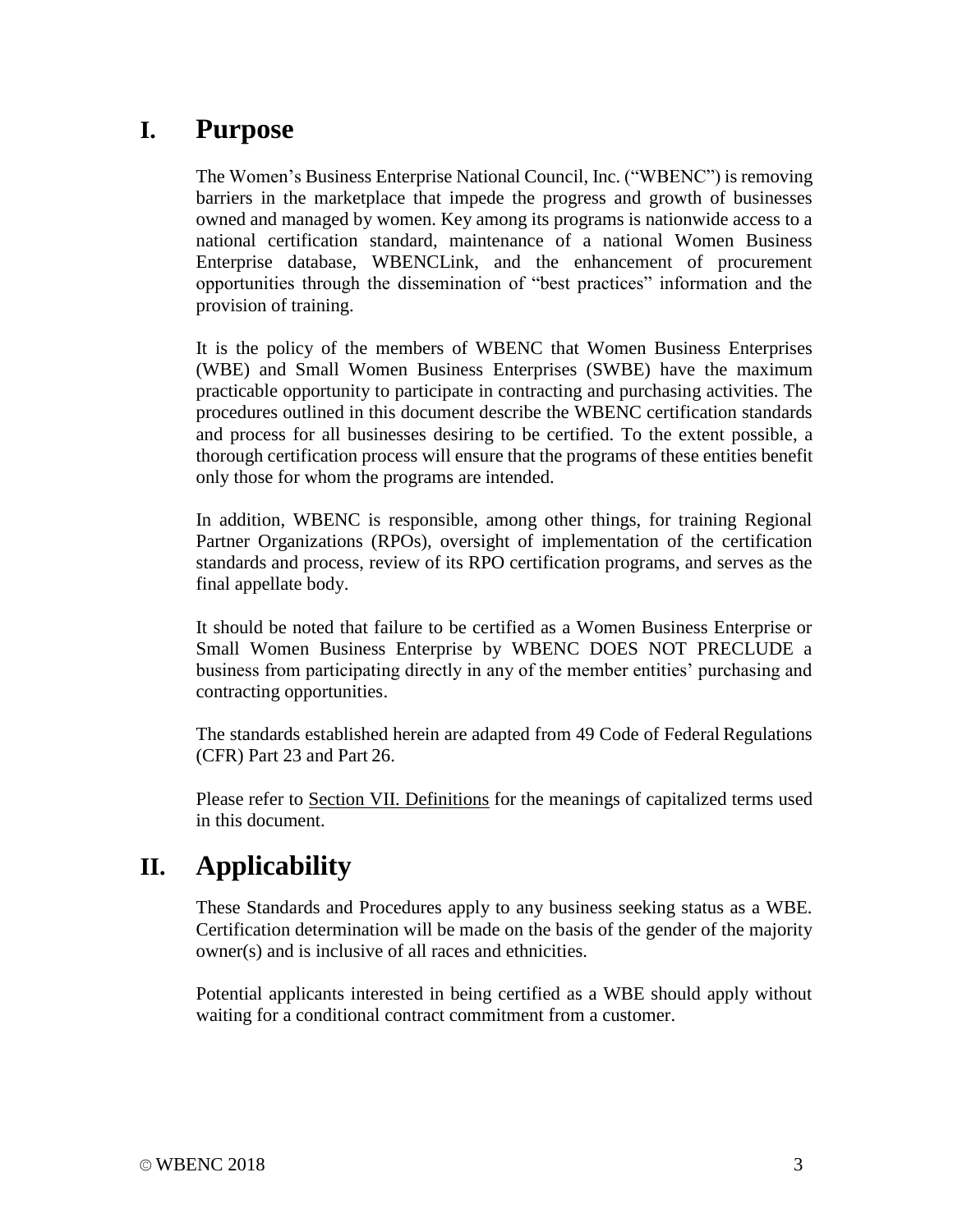### **III. Marital Status**

Certification as a WBE is made without regard to marital status and community property laws.

### **IV. Disclosure and Confidentiality**

All information submitted with the certification affidavit becomes the property of WBENC. Information that the applicant marks as proprietary or confidential or that reasonably may be regarded as such will be treated accordingly. The RPO will obtain the applicant's prior approval to release information submitted that may be conducive to increased opportunities for WBEs. The WBENC certification affidavit that is part of the application for certification includes a liability release form.

### **V. Responsibilities**

The WBENC Board of Directors is ultimately responsible for ensuring that certification policies are implemented and enforced. The RPO's Executive Director or President has the requisite authority for overall implementation, monitoring and reporting of the RPO's certification process, and is accountable to the Board of Directors of the RPO. In the event of an appeal to WBENC of a denial of certification, WBENC Board of Directors holds ultimate responsibility for the final determination. RPO support staff has responsibilities for the day-to-day implementation of WBENC's certification process.

### **VI. National Certification**

Certification as a WBE is recognized throughout the WBENC network. All WBEs will be listed in WBENC's proprietary, internet accessible database, WBENCLink.

### **VII. Definitions**

| <b>Affidavit or</b><br><b>Certification</b><br><b>Affidavit</b> | An application for certification submitted with a sworn and notarized<br>Statement of Eligibility, affirming that all information provided is true.                                                                                                                                                                    |
|-----------------------------------------------------------------|------------------------------------------------------------------------------------------------------------------------------------------------------------------------------------------------------------------------------------------------------------------------------------------------------------------------|
| <b>Affiliate</b>                                                | A person effectively controlled by another person or under common<br>control with a third person. A branch, division, or subsidiary. Under the<br>Investment Company Act (15 USCA Section 8a-2), a company in which<br>there is ownership (direct or indirect) of five percent $(5\%)$ or more of the<br>voting stock. |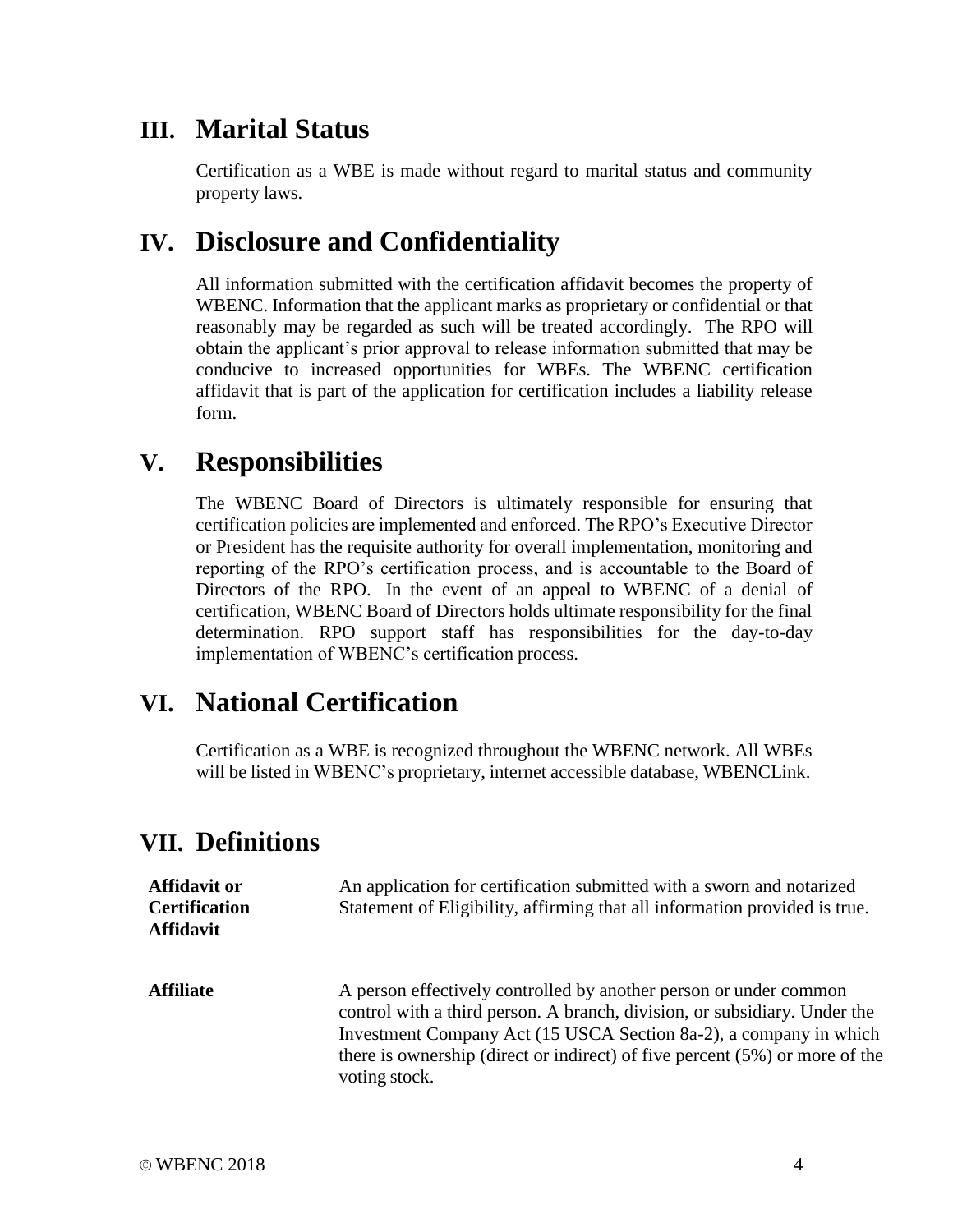| <b>Agent</b>                                           | A person authorized to act on behalf of the principal in transactions<br>involving a third party.                                                                                                                                                                                                                                                                                                     |
|--------------------------------------------------------|-------------------------------------------------------------------------------------------------------------------------------------------------------------------------------------------------------------------------------------------------------------------------------------------------------------------------------------------------------------------------------------------------------|
|                                                        | Agents have three basic characteristics:<br>Act on behalf of and are subject to the control of the principal;<br>They do not have title to the principal's property; and<br>They own the duty of obedience to the principal's orders.<br>Agents by their nature are not certifiable.                                                                                                                  |
| <b>Broker</b>                                          | The person who acts as an intermediary between a buyer or seller, usually<br>charging a commission for value added.                                                                                                                                                                                                                                                                                   |
|                                                        | A business that adds no material value or does not perform a<br>commercially useful function to the products or services being supplied to<br>a procuring activity or takes no ownership, financial responsibility, legal<br>liability, possession of or handle the item being procured with its own<br>equipment or facilities will not be certifiable, unless it's the standard in<br>the industry. |
| <b>Appeal</b>                                          | A written request by an applicant to reconsider a determination of denial<br>of certification.                                                                                                                                                                                                                                                                                                        |
| <b>Applicant</b>                                       | A business that requests certification as a Women Business Enterprise<br>through submission of a certification affidavit.                                                                                                                                                                                                                                                                             |
| <b>Certification</b>                                   | The process by which an applicant's eligibility as a WBE is determined.                                                                                                                                                                                                                                                                                                                               |
| <b>Certification</b><br><b>Committee - Local</b>       | A committee comprised of volunteers (corporate, government and<br>business owner representatives) who renders recommendations for<br>certification or denial to the RPO Executive Director or President.                                                                                                                                                                                              |
| <b>Certification</b><br>Committee -<br><b>National</b> | A committee of the WBENC Board of Directors responsible for the<br>development and maintenance of the Standards and Procedures that<br>govern the certification process implemented by the RPOs across the<br>nation.                                                                                                                                                                                 |
| <b>Certified Supplier</b><br>List                      | A listing containing the names of currently certified WBEs maintained by<br>each RPO. Information found in all local RPO certified supplier lists can<br>also be found on WBENCLink.                                                                                                                                                                                                                  |
| <b>Challenge</b>                                       | A formal filing by a third party questioning the eligibility of a certified<br>WBE.                                                                                                                                                                                                                                                                                                                   |
| <b>Contract Compliance</b>                             | The enforcement of appropriate use of certification in purchasing and<br>contracting activities. This function is to be applied by the user entity that<br>requires or accepts certification.                                                                                                                                                                                                         |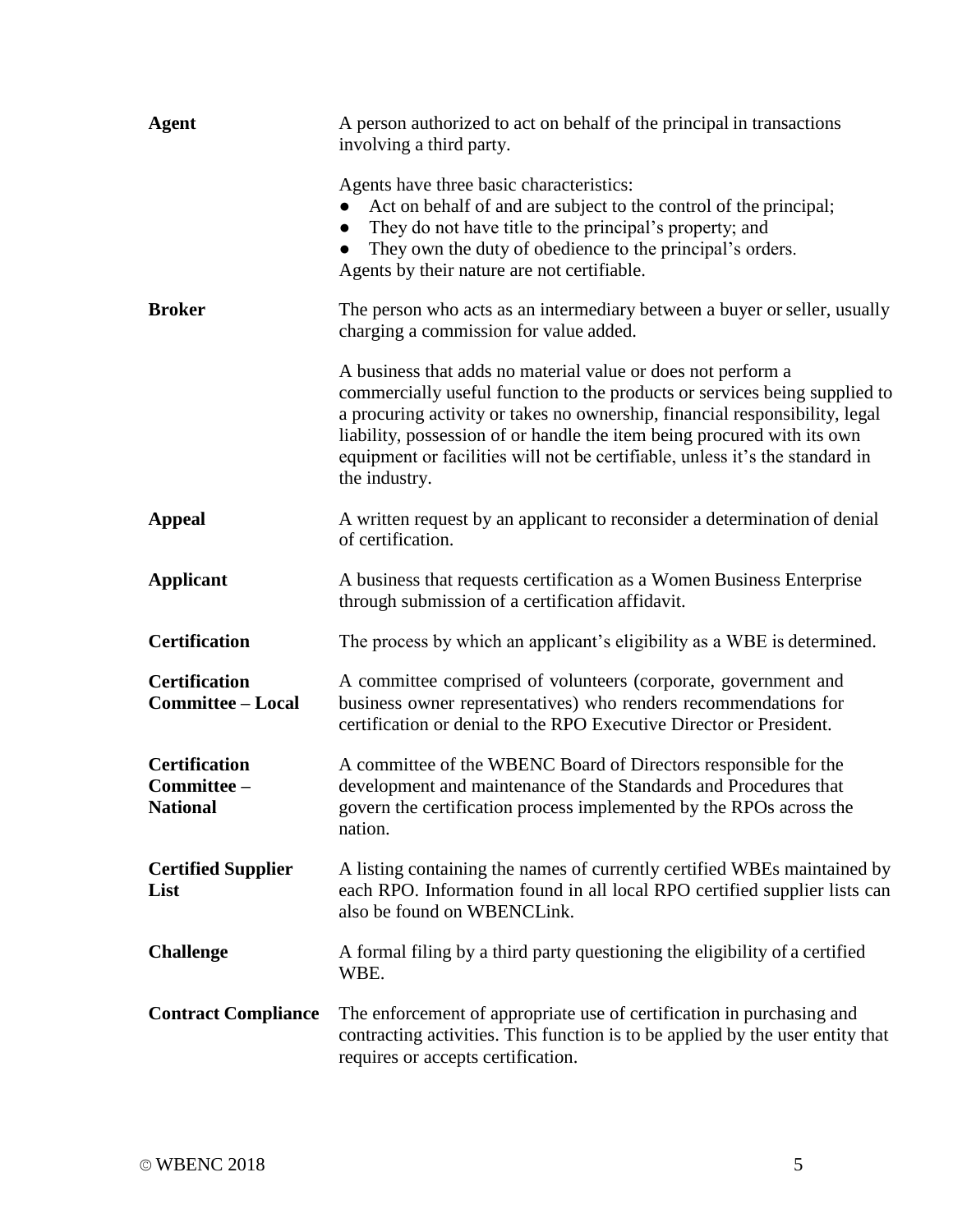| <b>Consultant</b>                                                         | One that gives expert or professional advice for fee or commission.                                                                                                                                                                                                                                                                                |
|---------------------------------------------------------------------------|----------------------------------------------------------------------------------------------------------------------------------------------------------------------------------------------------------------------------------------------------------------------------------------------------------------------------------------------------|
| <b>Control</b>                                                            | The power to direct the operation and management of a business.                                                                                                                                                                                                                                                                                    |
| Corporation                                                               | A specific type of legal entity that is in compliance with the applicable<br>requirements of the law of its state of incorporation.                                                                                                                                                                                                                |
| Dealership                                                                | Authorization to sell specified items in a certain area with or without<br>exclusivity.                                                                                                                                                                                                                                                            |
| De-certification                                                          | The process by which an RPO determines that a WBE no longer meets<br>the eligibility requirements and rescinds the certification status.                                                                                                                                                                                                           |
| <b>Denial</b>                                                             | The action of denying WBE certification to a business that does not meet<br>the certification eligibility criteria as outlined in these Standards and<br>Procedures.                                                                                                                                                                               |
| <b>Disadvantaged</b><br><b>Business Enterprise</b>                        | An independent small business enterprise:                                                                                                                                                                                                                                                                                                          |
|                                                                           | Which is at least fifty-one percent (51%) owned and controlled by one<br>$\bullet$<br>or more socially and economically disadvantaged individuals, or in<br>the case of any publicly owned business, at least fifty-one percent<br>(51%) of the stock of which is owned by one or more socially and<br>economically disadvantaged individuals; and |
|                                                                           | Whose management and daily business operations are controlled (as<br>defined herein), by one or more of the socially and economically<br>disadvantaged individuals who own it; and                                                                                                                                                                 |
|                                                                           | That meets the size standards of 13 CFR Part 121.2 and relevant<br>regulations promulgated thereto.                                                                                                                                                                                                                                                |
| <b>Distributor</b>                                                        | One that markets or sells merchandise, i.e. a wholesaler.                                                                                                                                                                                                                                                                                          |
| <b>Document Review</b>                                                    | The RPO's review of the affidavit and accompanying documentation<br>submitted by an applicant.                                                                                                                                                                                                                                                     |
| <b>Eligibility Review</b>                                                 | The entire review process conducted on an applicant, consisting of<br>documentation review and on-site review.                                                                                                                                                                                                                                     |
| <b>Exceptional</b><br><b>Women's Business</b><br><b>Enterprise (EWBE)</b> | Applicants for WBENC certification with revenues in excess of \$500M or<br>requiring specialty certification and/or standard in the industry<br>determination and standardization.                                                                                                                                                                 |
| <b>Expiration</b>                                                         | The specified end of the certification period.                                                                                                                                                                                                                                                                                                     |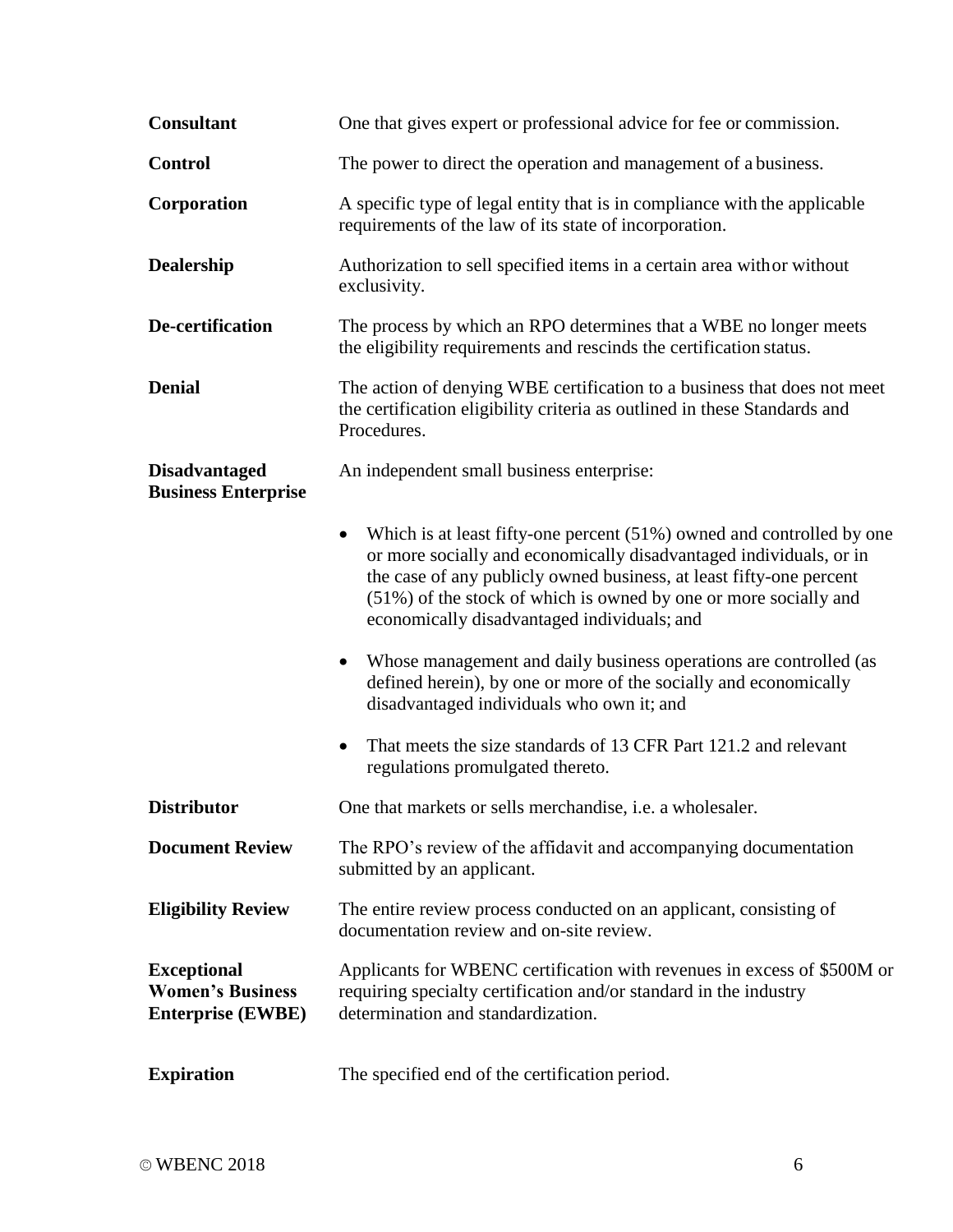| <b>Financial Institution</b>                                             | A bank, trust company or other financial institution authorized by law to<br>carry on a trust business.                                                                                                                                             |
|--------------------------------------------------------------------------|-----------------------------------------------------------------------------------------------------------------------------------------------------------------------------------------------------------------------------------------------------|
| <b>Financial Review</b>                                                  | The review of financial records of an applicant.                                                                                                                                                                                                    |
| <b>Franchise</b>                                                         | A contractual arrangement characterized by the authorization granted to<br>someone to sell or distribute a company's goods or services in a certain<br>area; a business or group of businesses established or operated under such<br>authorization. |
| <b>Industry Standard or</b><br><b>Standard in the</b><br><b>Industry</b> | The usual and customary practices in the delivery of products or services<br>within a particular business sector, i.e. mortgage brokers, insurance<br>broker, securities brokers.                                                                   |
| <b>Limited Liability</b><br>Company                                      | A specific type of legal entity that is in compliance with the applicable<br>requirements of the law of its state of formation.                                                                                                                     |
| <b>Manufacturer</b><br>Representative                                    | A person that represents another for or to others, <i>i.e.</i> manufacturer's<br>group. Typically Manufacturer Representatives are not certifiable.                                                                                                 |
| <b>Members</b>                                                           | Any corporate or governmental entity that is an active participant of<br>WBENC.                                                                                                                                                                     |
| <b>National</b><br><b>Certification Review</b><br><b>Committee</b>       | An ad hoc committee of the National Certification Committee, which<br>reviews files for applicants meeting the definition of EWBE.                                                                                                                  |
| <b>On-Site Review</b>                                                    | A visit to the applicant's physical place(s) of business for the verification<br>of information submitted in the affidavit and accompanying<br>documentation.                                                                                       |
| Ownership                                                                | A determination based on title to and beneficial ownership of stock,<br>membership interests, or other equity in a business.                                                                                                                        |
| <b>Person</b>                                                            | Any individual, partnership, joint venture, firm, corporation, limited<br>liability company, trust or other enterprise.                                                                                                                             |
| <b>Principal Place of</b><br><b>Business</b>                             | The business location where individuals who manage the business's day-<br>to-day operations spend most working hours and where top management<br>business records are kept.                                                                         |
| Partnership                                                              | An association of two or more persons to carry on, as co-owners, a<br>business for profit.                                                                                                                                                          |
| <b>Compliance Review</b>                                                 | A scheduled annual review by WBENC of a RPO's certification<br>determinations and procedures.                                                                                                                                                       |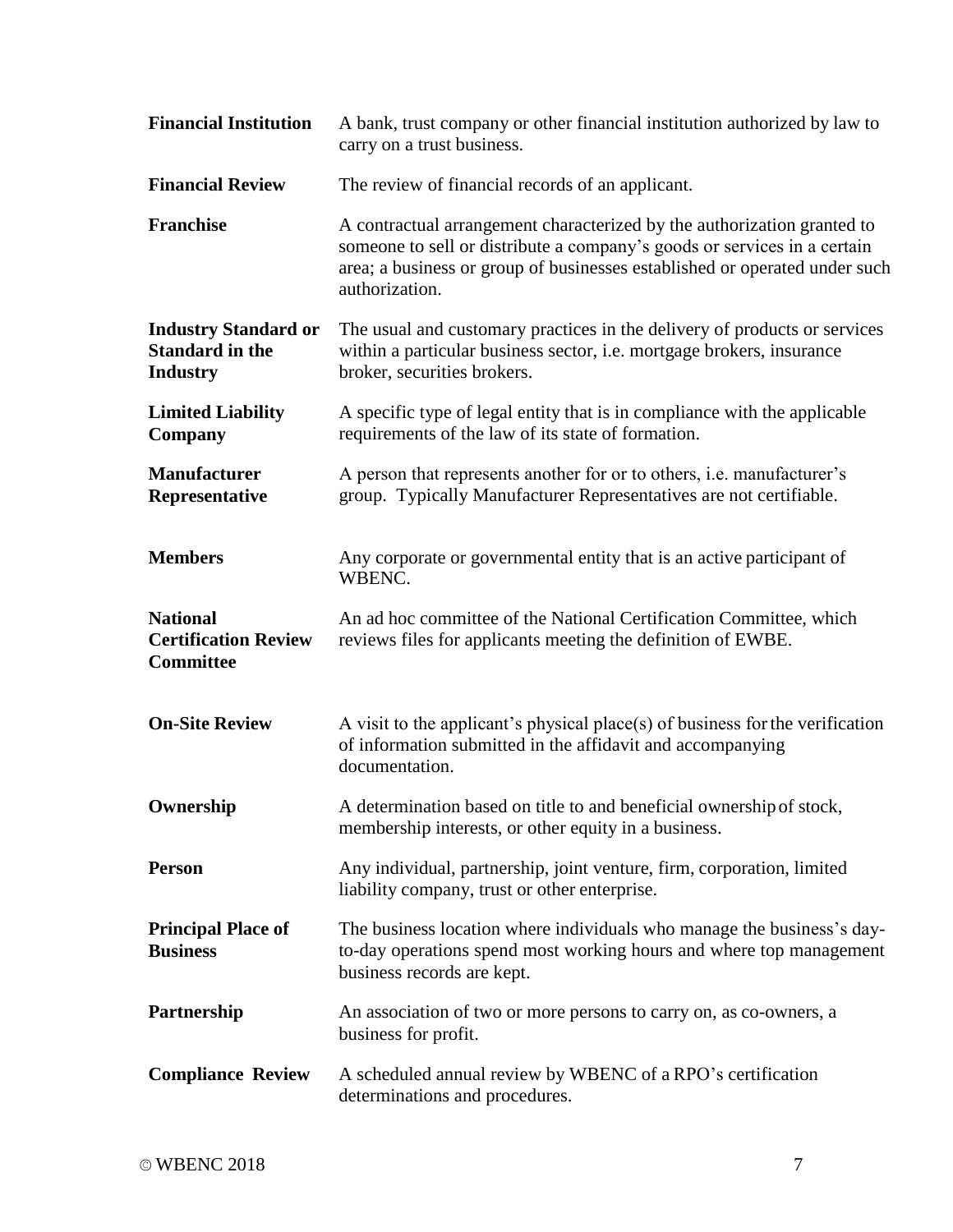| <b>Re-certification</b>                               | The process by which a WBE renews certification status prior to<br>expiration.                                                                                                                                                |
|-------------------------------------------------------|-------------------------------------------------------------------------------------------------------------------------------------------------------------------------------------------------------------------------------|
| <b>Regional Partner</b><br><b>Organization (RPO)</b>  | A local $501(c)(3)$ organization recognized by the WBENC as a Partner<br>Organization.                                                                                                                                        |
| <b>Regular Dealer</b>                                 | A business that owns, operates, or maintains a store, warehouse, or other<br>establishment in which the materials or supplies are bought, kept in stock,<br>and regularly sold to the public in the usual course of business. |
| <b>Reseller</b>                                       | The act of selling a second time or distributing goods in commerce. The<br>act of selling used or new products for profit. A business entity that<br>resells.                                                                 |
| <b>Retailer</b>                                       | The seller of goods or commodities directly to the consumers at a retail<br>price.                                                                                                                                            |
| <b>Sole Proprietorship</b>                            | An individually owned business whose assets are wholly owned by a<br>single individual.                                                                                                                                       |
| <b>Strategic Alliance</b>                             | An association, not a legal entity, of two or more separate businesses that<br>come together to pursue business opportunities.                                                                                                |
| <b>Subsidiary</b>                                     | An entity in which another entity (i.e. the parent) owns at least a majority<br>of the shares, and thus has control. For example, a corporation more than<br>fifty percent (50%) of whose voting stock is owned by another.   |
| <b>Value Added</b>                                    | Something that is added to a product or service by a marketer or<br>distributor that warrant a markup in the retail price.                                                                                                    |
| <b>WBENC</b>                                          | Women's Business Enterprise National Council.                                                                                                                                                                                 |
| Withdrawal of<br><b>Affidavit</b>                     | Any business entity may withdraw affidavit without cause, prior to the<br>Certification Committee review, on written request.                                                                                                 |
| Wholesaler                                            | Intermediary or distributor who sells mainly to retailers, other merchants<br>and industrial commercial and institutional users as distinguished from<br>consumers.                                                           |
| <b>Woman Owned</b><br><b>Small Business</b><br>(WOSB) | An entity that is certified as a WOSB and is in complete compliance with<br>its size standard requirement as established by the Small Business<br>Administration (SBA) referred to as $8(m)$ in the Federal Register.         |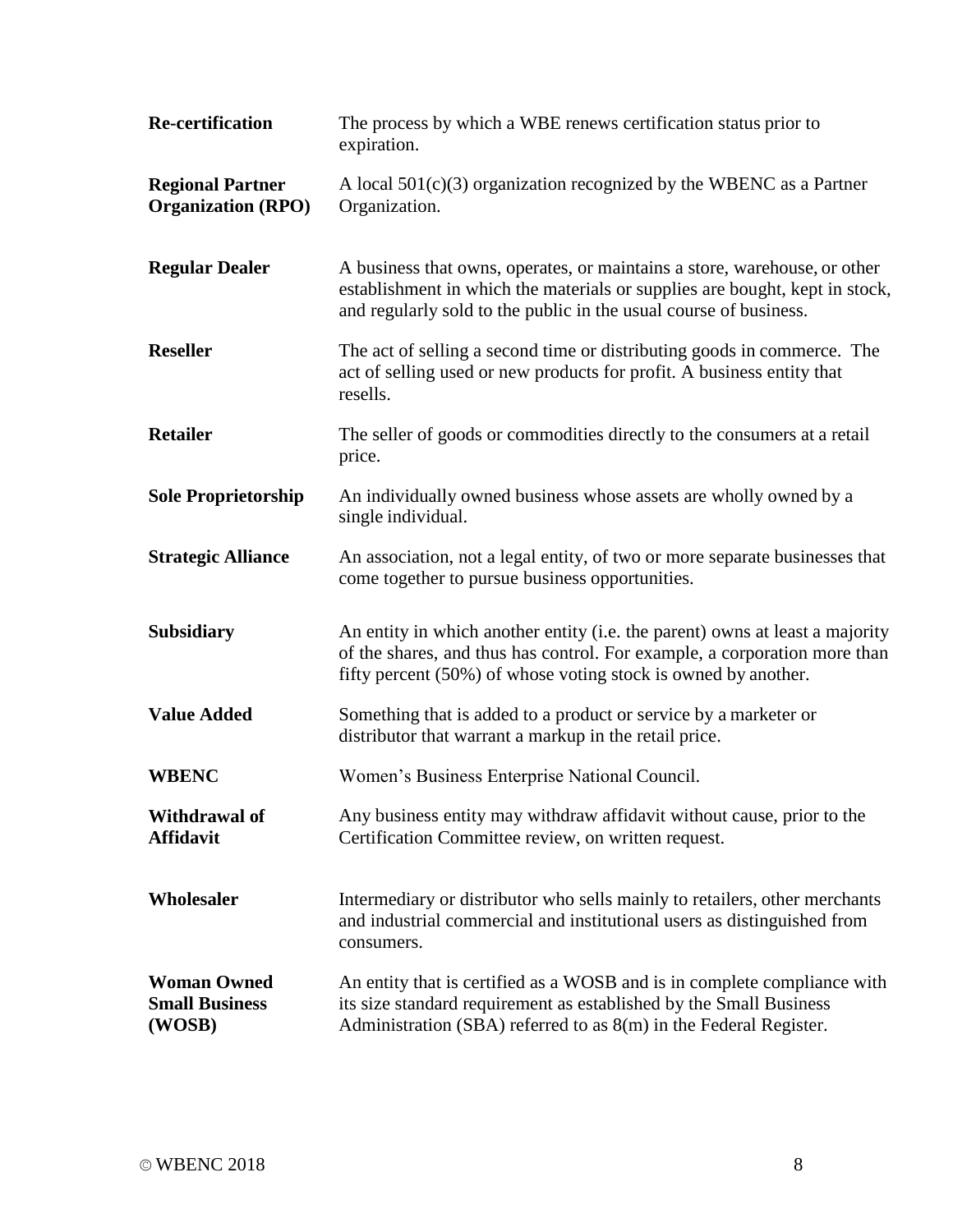**Women Business Enterprise (WBE)** An independent business concern:

- That is at least fifty-one percent (51%) owned and controlled by one or more women who are U.S. citizens or lawful permanent residents, or in the case of any publicly-owned business, at least fifty-one percent (51%) of the equity of which is owned and controlled by one or more women who are U.S. citizens or lawful permanent residents; and
- Whose management and daily operation is controlled by one or more of the women owners.

As used in these Standards and Procedures, WBE includes EWBEs, as the context requires.

## **VIII.WBE Eligibility Standards**

RPOs will use these Standards and Procedures in determining whether an applicant firm is owned and controlled by women who are US Citizens or lawful permanent residents, and therefore eligible to be certified as a WBE. Legal entities must be formed in and have their principal place of business in the United States or one of its territories.

In determining eligibility, RPOs must consider all the facts in the record, viewed as a whole, as they appear at the time of the application. An eligible applicant will not be refused certification based solely on historical information indicating a lack of ownership or control of the applicant by a woman/women at some time in the past, if the applicant currently meets the ownership and control standards.

An eligible applicant will not be refused certification solely on the basis that it is a newly formed business.

- A. Ownership
	- 1. The ownership by women must be real, substantial and continuing beyond the pro-forma ownership of the business as reflected in its ownership documents.
	- 2. The applicant must share in all risk and profits commensurate with her ownership interest as demonstrated by a detailed examination of the substance of her business arrangements with others.
	- 3. All securities that constitute majority ownership of a business shall be held directly by the woman or women, who are not minors, or held in a trust that is one of the types of trusts described in Section VIII.A.5.e. Trusts.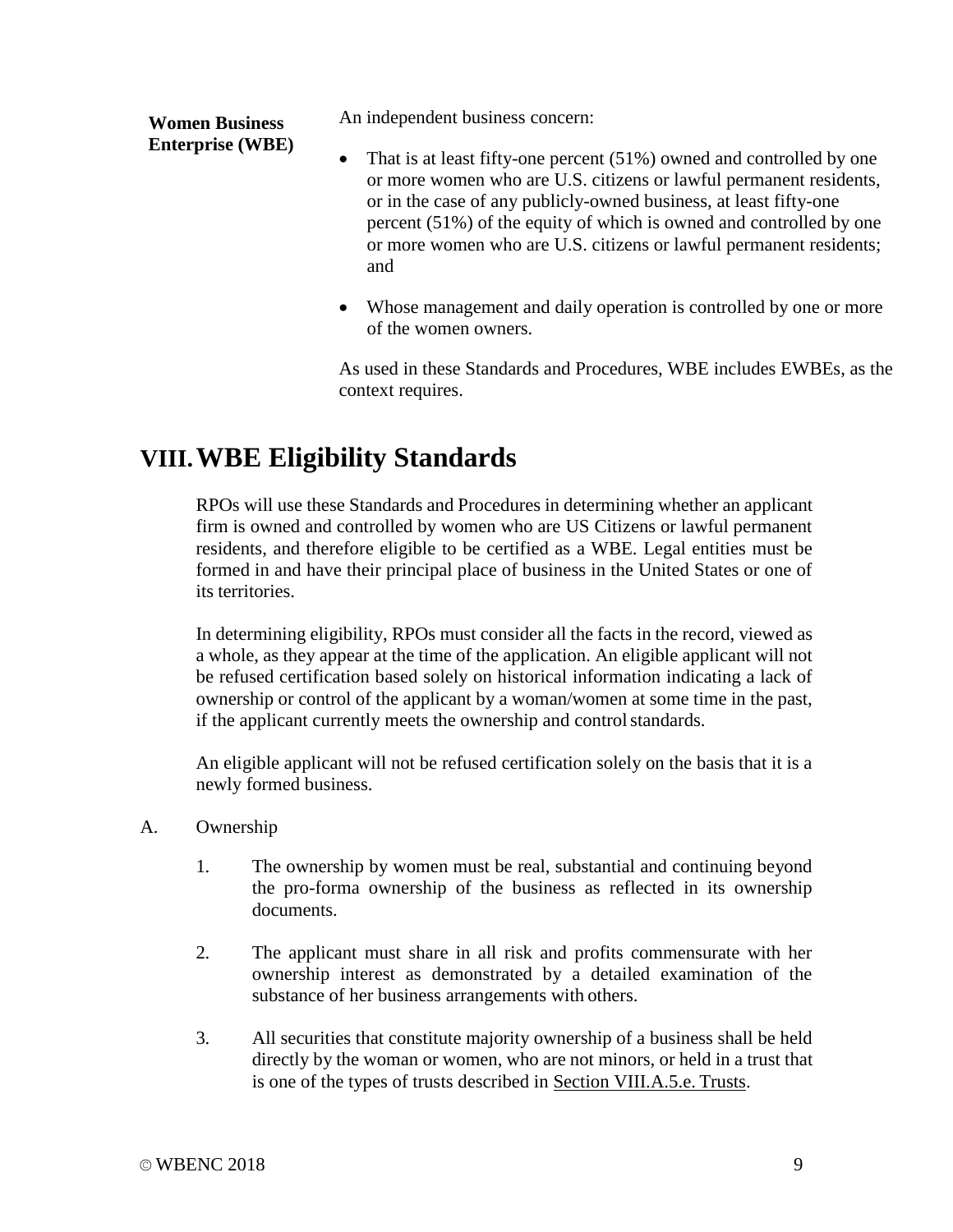- 4. Contribution of Capital or Expertise:
	- a. Contribution of capital and/or expertise by women owners to acquire their ownership interest shall be real and substantial and be in proportion to the interest(s) acquired.
	- b. Insufficient contributions shall include, but shall not be limited to promises to contribute capital or expertise in the future, a note payable to the business or its owners who are not women, or the mere participation as an employee.
- 5. Business Structures and ownership vehicles. Legal entities must be formed in and have their principal place of business in the United States or one of its territories.
	- a. Sole Proprietor
		- i. In a sole proprietorship, the woman must own one hundred percent (100%) of the company assets.
	- b. Corporation
		- i. In a corporate form of organization, women principal(s) must own at least fifty-one percent (51%) of each class of voting stock outstanding and fifty-one percent (51%) of the aggregate of all stock outstanding.
		- ii. Any voting agreements among the shareholders must not dilute the beneficial ownership, the rights, or the influence of the women owners of the stock or classes of stock of the corporation.
		- iii. Women owners shall possess the right to all customary incidents of ownership (e.g., ability to transfer stock, title possession, enter binding agreements, etc.).
		- iv. Nonprofit corporations do not meet this requirement and are therefore not eligible for certification.
	- c. Partnerships
		- i. General Partnership. In a general partnership, women owners must own at least fifty-one percent (51%) of the partnership interests.
		- ii. Limited Partnership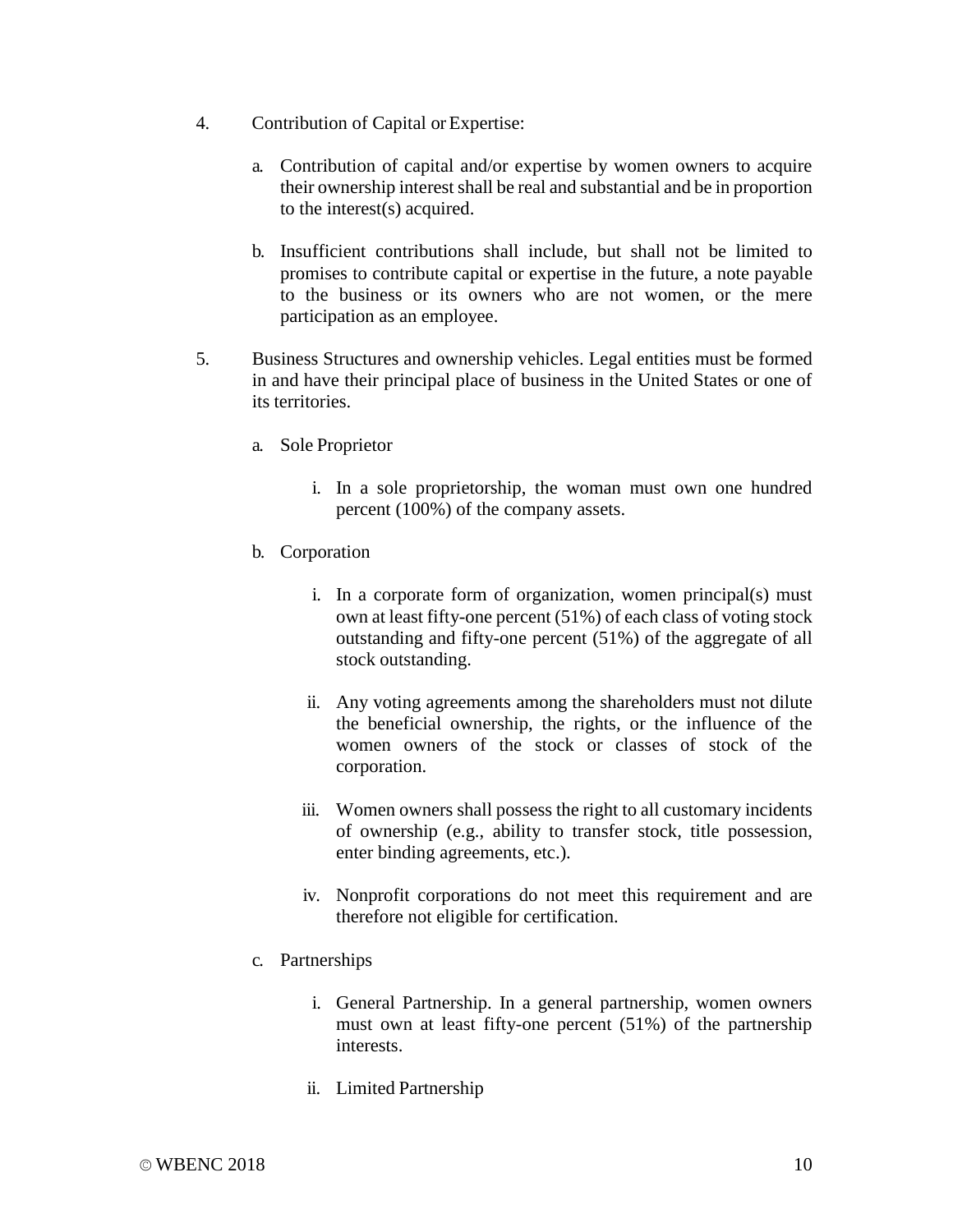- 1. In a limited partnership, the women general partners must own at least fifty-one percent (51%) of the general partnership interest and exert at least fifty-one percent (51%) of the control among general partners. The women general partners must receive at least fifty-one percent (51%) of the profits and benefits, including tax credits, deductions and postponements distributed or allocable to the general partner.
- 2. In addition, the women limited partners must own at least fifty-one percent (51%) of the limited partnership interests and receive at least fifty-one percent (51%) of the profits and benefits, including tax credits, deductions and postponements distributed or allocable to the limited partners.
- d. Limited Liability Companies
	- i. In a Limited Liability Company, Women principal(s) must own at least fifty-one percent (51%) of membership interests, and at least fifty-one percent (51%) of the management and control among the members.
	- ii. The women principals must also participate in all risks and profits of the organization at a rate commensurate with their membership interests.
- e. Trusts
	- i. In order to be counted as owned by women, ownership held in a trust must meet the following requirements, as applicable:
		- 1. *Irrevocable trusts.* If the trust is an irrevocable trust, ownership held for the benefit of a woman who is not a minor and who is a beneficiary with a present interest in the trust may be counted as owned by women.
		- 2. *Revocable trusts.* If the trust is a revocable trust, all the grantors must be women, and ownership held for the benefit of a woman who is not a minor and who is a beneficiary with a present interest in the trust may be counted as owned by women.
		- 3. *ESOPs*. Ownership by women who are participants in an employee stock ownership plan qualified under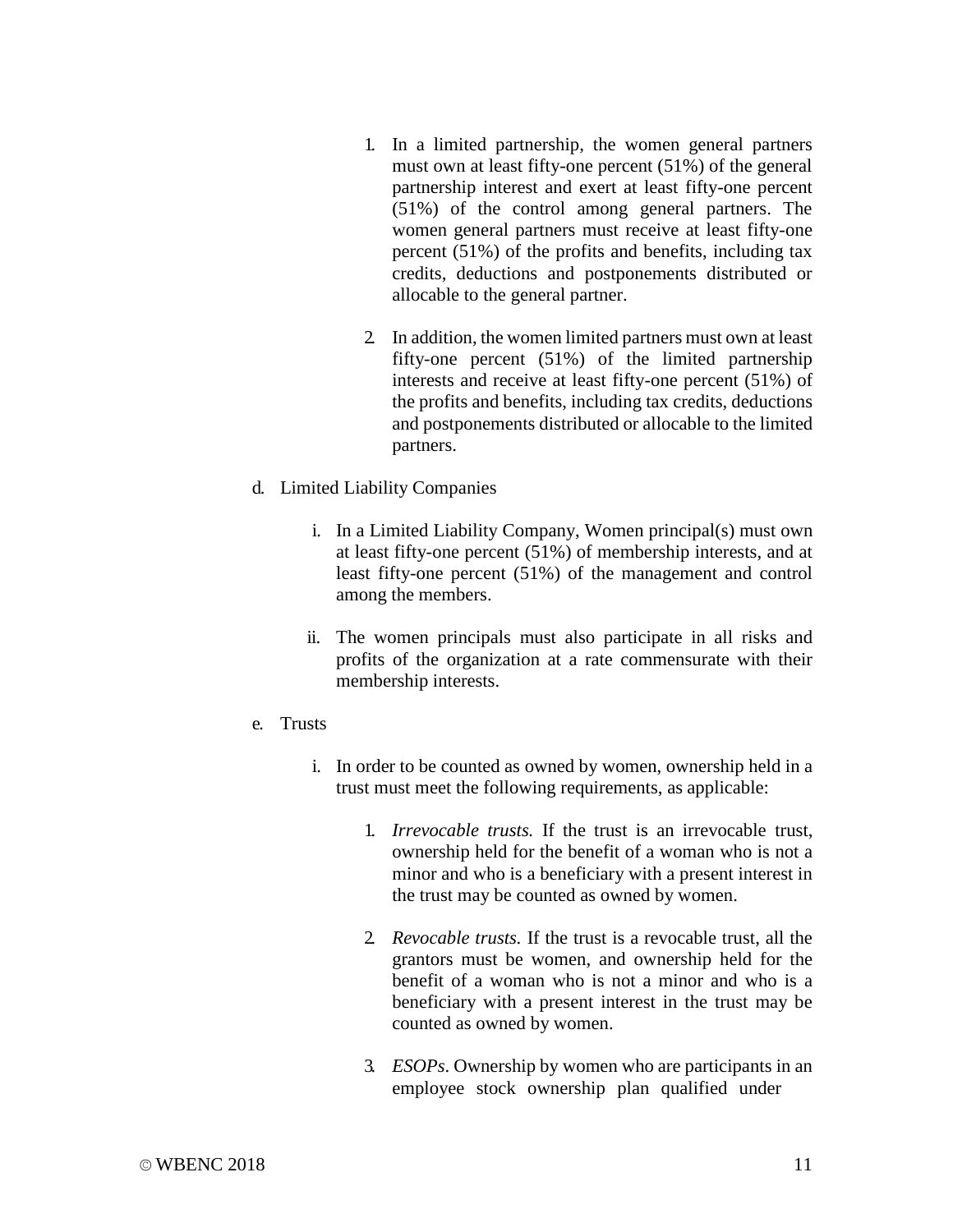Section 401 of the Internal Revenue Code, 1986, as amended, may be counted as owned by women.

- 4. *Trustees.* In all cases, all the trustees must be women, provided that a Financial Institution (as defined in the Section VII. Definitions) may act as trustee. (Male cotrustees are not acceptable.)
- 5. *Determination of present interest in the trust.* A beneficiary has a present interest in a trust if he or she is currently eligible to receive distributions of income or principal from the trust. If more than one beneficiary has a present interest in the trust, each beneficiary shall be deemed to have an equal interest unless the instrument that creates the trust provides otherwise.
- 6. *Other requirements.* Businesses whose ownership, in whole or part, is held in a trust are not thereby exempt from the other requirements of this Section VIII.
- B. Control

The applicant must show evidence that the woman or women owner(s) have control of the business. "Control" means the primary power to direct the management of a business enterprise as evidenced through the governance documents and actual dayto-day operation. The following factors will be examined in determining who controls an applicant.

- 1. Governance
	- a. The organizational and governing documents of an applicant (*e.g.*, Limited Liability Company Operating Agreements, Partnership Agreements, or Articles of Incorporation and By-laws) must not contain any provision, which restricts the ability of the woman/women business owner(s) from exercising Managerial Control and Operational Authority of the business.
	- b. In reviewing governance documents and issues, special attention shall be given to:
		- i. The composition of the business's governing body (*e.g.*, board of directors or management committee);
		- ii. The functioning of the governing body;
		- iii. The content of shareholder's agreements, bylaws, operating agreements, partnership agreements or state incorporation statutes, and the extent to which such agreements, bylaw(s), or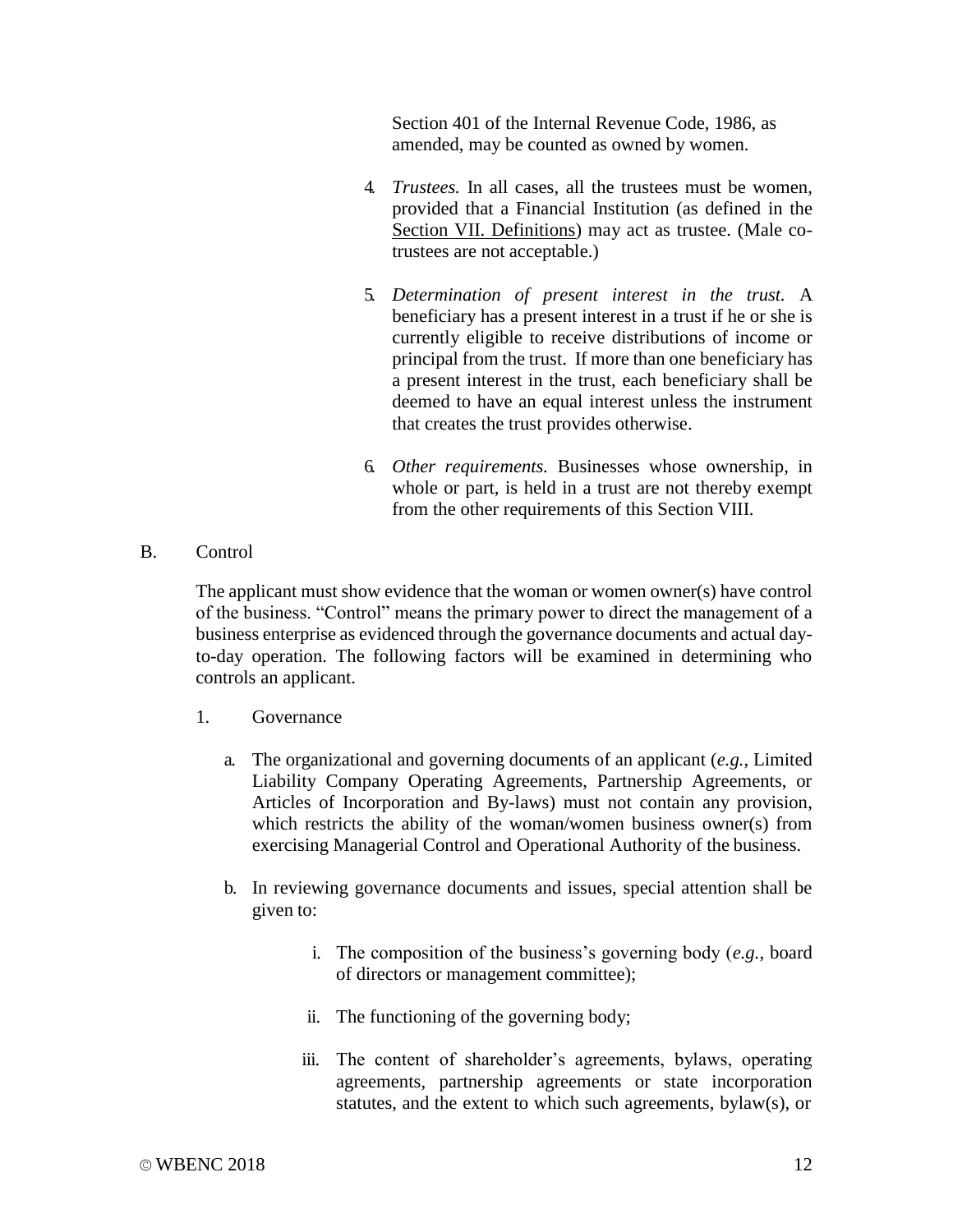statutes affect the ability of the woman/women owner(s) to direct the management and policy of the business;

- iv. A woman business owner or another such woman must holdthe highest defined officer position in the company (*i.e.* President, Chief Executive Officer, Managing Member or Managing Partner, in each case by whatever title).
- 2. Operation and management
	- a. The woman or women owner(s) must possess the power to direct or cause the direction of the management and policies of the business and to make the day-to-day as well as major decisions on matters of management, policy and operations. The business must not be subject to any formal or informal restrictions that limit the customary discretion of the woman or women owner(s).
	- b. A previous and/or continuing employer-employee relationship between or among present owners are carefully reviewed to ensure that the female employee-owner has management responsibilities and capabilities.
	- c. In the event that the actual management of the business is contracted or carried out by individuals other than the woman or women owner(s), those persons who have the ultimate power and expertise to hire and fire the managers can, for this purpose, be considered as controlling the business.
	- d. The woman owner or another such woman must hold the highest defined officer position in the company (i.e. Chief Executive Officer, President, Managing Member or Managing Partner, in each case by whatever title).
	- e. The applicants must show evidence that the woman or women owner(s) have operational authority and managerial control of the applicant. In evaluating this evidence, the following factors will be considered:
		- i. Operational Authority. "Operational Authority" means the extentto which the woman or women owner(s) actually operate the day-today business. Assessments of operational control will rest upon the peculiarities of the industry of which the business is a part. In order to ascertain the level of operational control of the woman or women owner(s), the following will be considered:
			- 1. Experience: The woman or women owner(s) shall have education, demonstrable working knowledge and/or experience in the area of specialty or industry claimed in the certification application.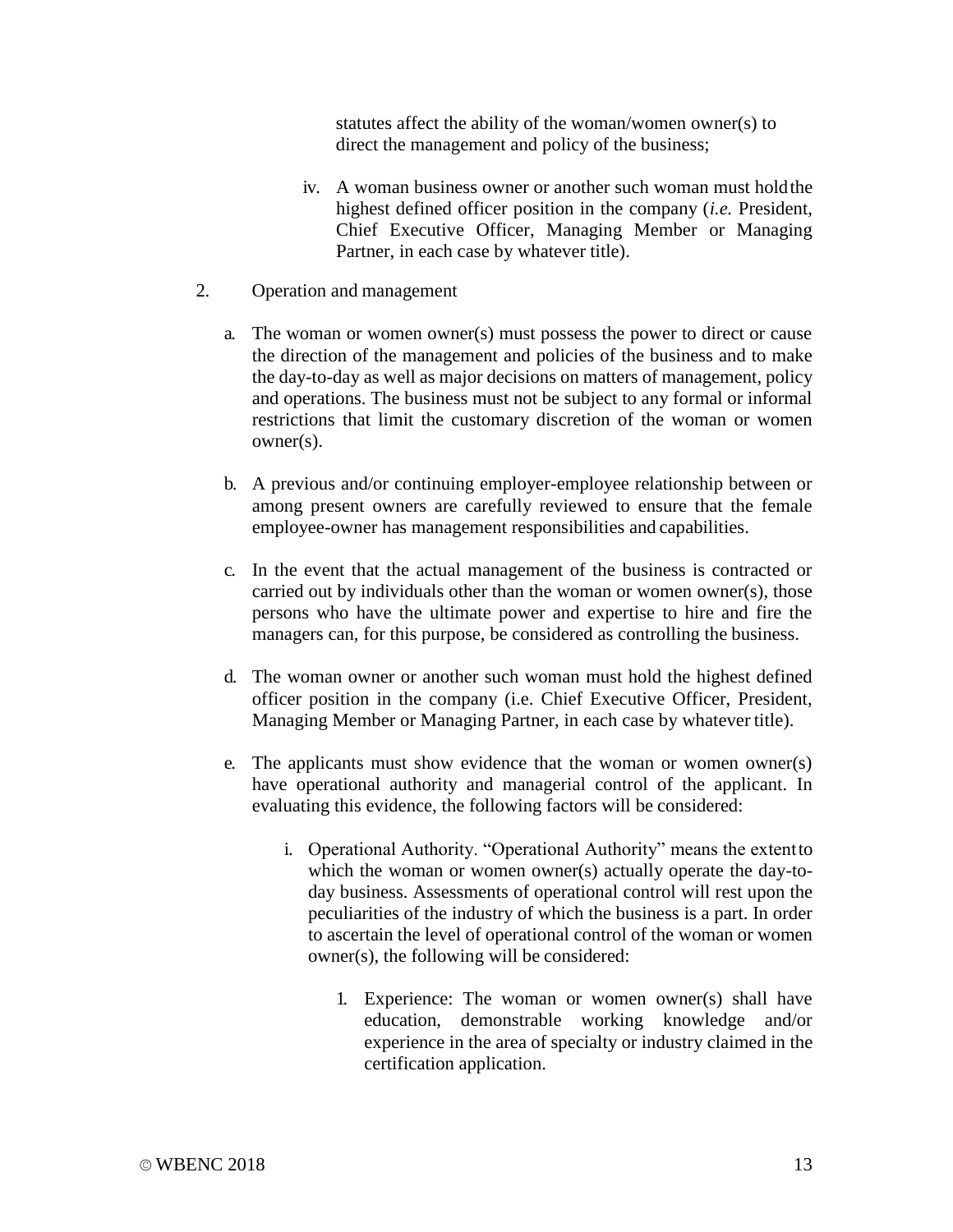- 2. Responsibility for Decision-Making: The woman or women owner(s) shall be able to demonstrate her role in making basic decisions pertaining to the daily operation of the business.
- 3. Technical Competence: The woman or women owner(s) shall have technical competence in the industry or specialty of the applicant business and/or a working knowledge of the technical requirements of the business sufficient enough to critically evaluate the work of subordinates.
- ii. Managerial Control. "Managerial Control" is the demonstrated ability to make independent and unilateral business decisions necessary to guide the future and destiny of the business. Managerial control may be demonstrated in a number of ways. For a woman or women owner(s) to demonstrate managerial control, the RPO will consider the following (not intended to be all inclusive) areas of routine business activity:
	- 1. The woman or women owner(s) must produce documents that clearly indicate her **control of basic business functions**, *e.g.*, authority to sign payroll checks and letters of credit, signature responsibility for insurance and/or bonds, authority to negotiate contracts and financialservices.
	- 2. Agreements for support services that do not impair the woman or women owner(s)'s control of the company are permitted as long as the owner's power to manage the company is not restricted or impaired as determined by the RPO in its sole administrative discretion.

#### 3. Independence

- a. Performance
	- i. The woman or women owner(s)'s expertise must be indispensable to the business's potential success.
	- ii. The woman or women owner(s) shall have the ability to perform in its area of specialty/expertise without substantial reliance upon finances and resources (*e.g.*, equipment, automobiles, facilities, etc.) of males or non-woman business enterprises.
- b. Test of Independence. Recognition of the applicant as a separate and distinct entity by governmental taxing authorities shall not be a sole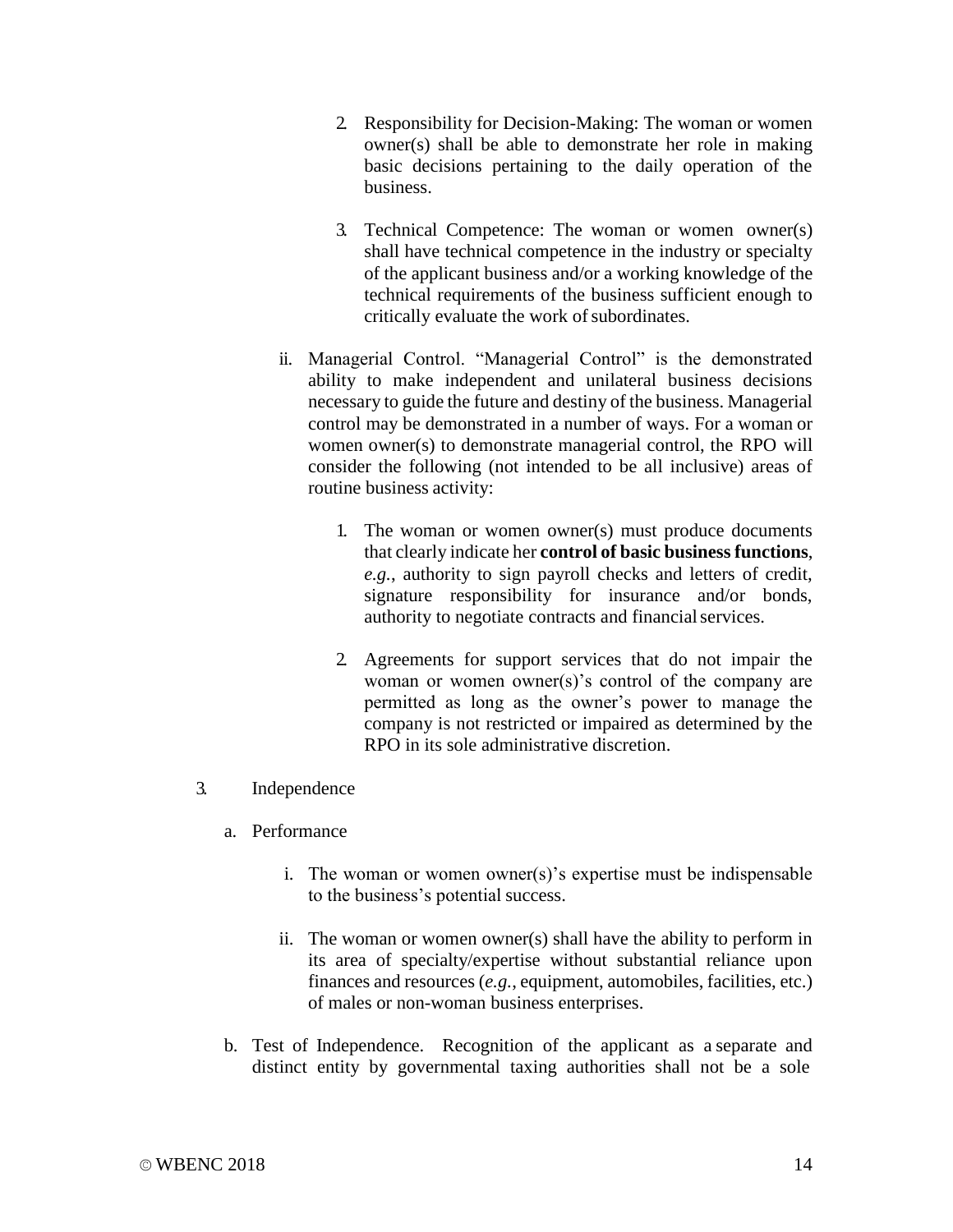determinant of any applicant's assertions of independence. Test criteria include, but are not be limited to the following:

- i. Applicant's relationship with a non-female company that involves any long-term contract or lease agreements.
- ii. Applicant's status as a party to any contract or lease agreement on terms at variance with industry standards or prudent business practices.
- iii. Interlocking ownership of the applicant and non-woman business enterprise in the same industry.
- iv. Common directors, officers, or members between the applicant and non-woman business enterprises.
- v. Applicant's use of employees, equipment, expertise, facilities, etc., "shared" with or obtained from a non-woman owned company.
- vi. The receipt by the non-women of financial benefits (*i.e.* profits, wages, etc.) shall be commensurate with the duties performed.
- vii. An applicant's business that cannot operate without licenses, permits and/or insurance held by another business is not independent. The business must possess all legal requirements necessary to legally conduct business.
- viii. A Broker, Dealer, or Manufacturers Representative, unless it is the standard for the industry, generally does not qualify for certification.
- C. Size Standards

Determination of business size will be made in accordance with 13 CFR Part 121.2 guidelines.

If an applicant has met the WBE eligibility criteria and meets the Small Business Administration size standards in CFR 13 Part 121.2, the business will be certified as a Woman Owned Small Business (WOSB). When considering size standard eligibility for WOSBs, all affiliates must be included. For the procedure to be followed in considering affiliates, see Section X. Certification Procedures. For a definition of affiliates, see Section VII. Definitions.

D. Definitions.

All terms defined in Section VII. Definitions are used in this Section VIII. with the meanings defined in Section VII. Definitions.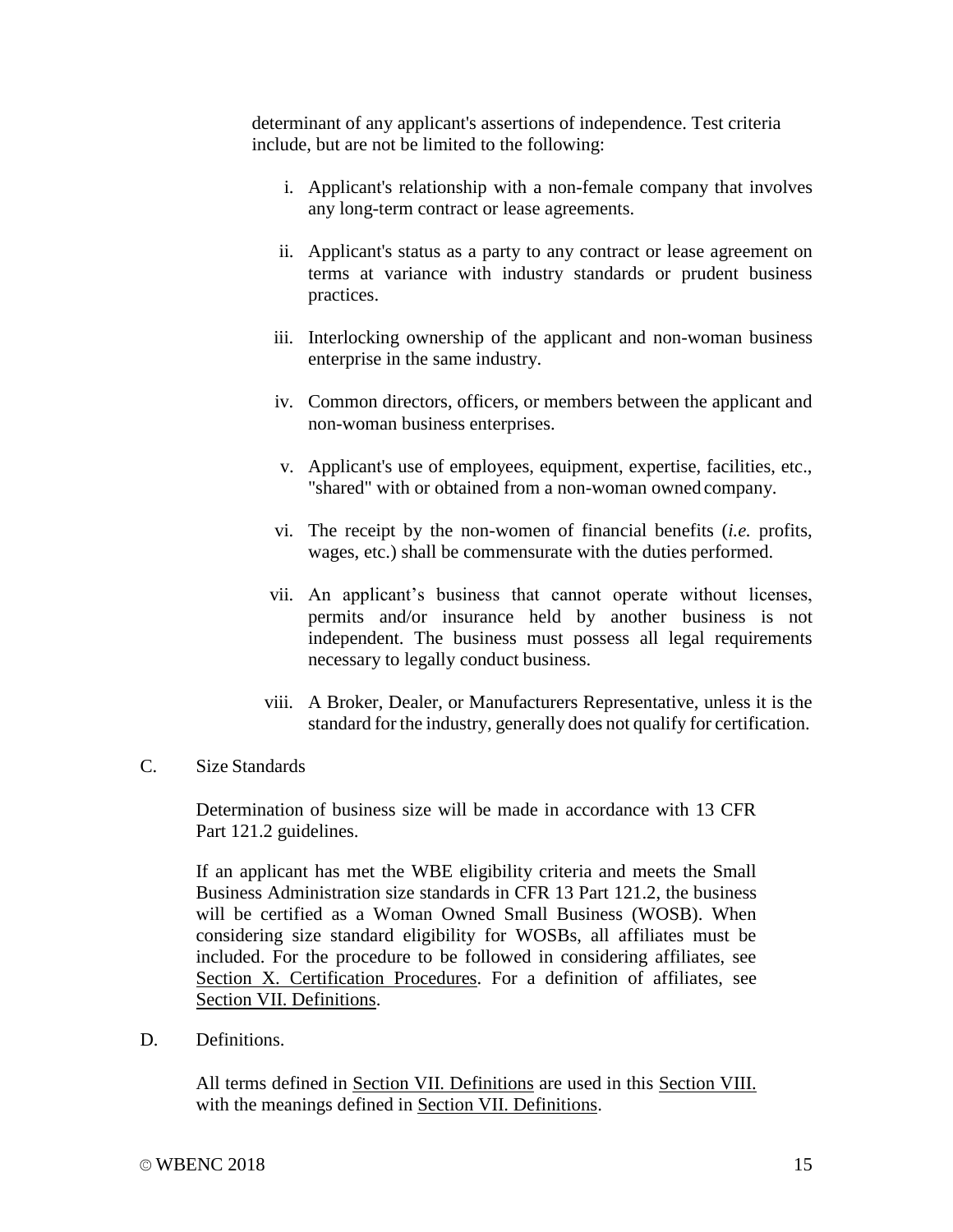# **IX. Certification Committees**

#### A. National Certification Committee

The National Certification Committee is comprised of volunteers responsible for the establishment and consistent implementation of a national uniform standard and procedure for WBE Certification.

- 1. Composition
	- a. The committee shall consist of an odd number, but no less than five (5) members.
	- b. The committee will reflect the WBENC Board with 2/3 Corporate members, 1/6 WBE members and 1/6 RPO executives.
	- c. It is desirable that the committee includes an attorney and a Certified Public Accountant.
	- d. Closed Committee Only Members may attend the meetings.
- 2. Appointment
	- a. The WBENC Board of Directors will appoint the Corporate committee members annually and as needed.
	- b. The Women's Forum will appoint the WBE's committee members annually and as needed.
	- c. The Leadership Council will appoint the RPO committee members annually and as needed.
- 3. Length of Term. Committee members will serve a term of no less than two (2) years from the date of appointment, and will be renewed annually thereafter.
- 4. Eligibility and Training
	- a. National certification committee members must have served on a local certification committee prior to appointment.
	- b. New members will receive the most current training within the first three (3) months of identification and will be retrained, at a minimum, every third year thereafter.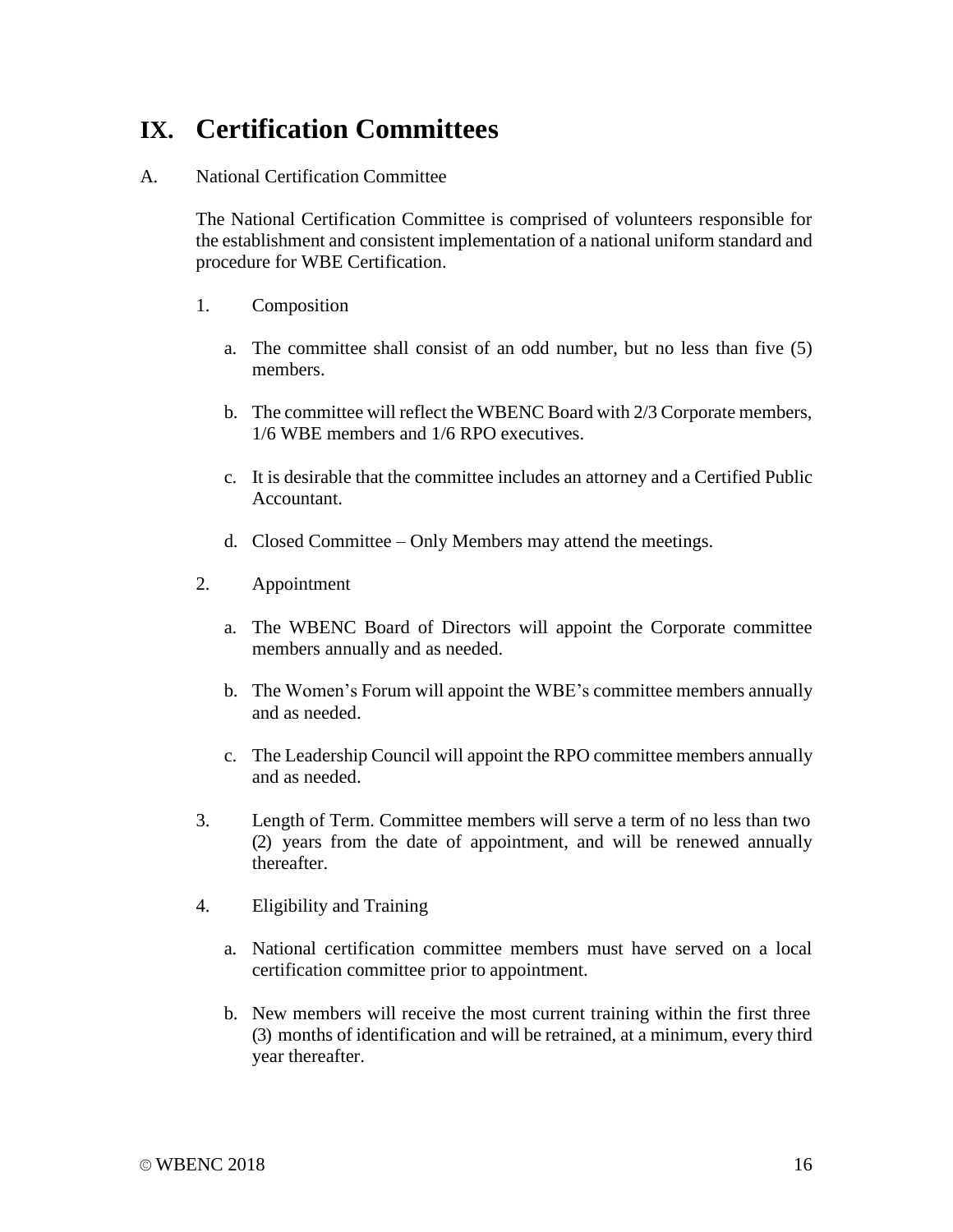- c. May not miss more than two (2) meetings during a calendar year without prior approval or will be automatically removed from the committee.
- d. Each member will sign a confidentiality agreement. A copy of which must be maintained in the WBENC office in accordance with WBENC Retention and Destruction Guidelines.
- 5. Meetings
	- a. The National Certification Committee will meet at a minimum, quarterly, with additional face-to-face and conference call meetings as deemed necessary.
	- b. Quorum for each meeting is a simple majority of those serving on the committee.
- 6. Responsibilities
	- a. Scope of Work
		- i. To provide an ongoing review of current Standards and Procedures for clarity and consistency.
		- ii. To make ongoing recommendations for updates to the Standards and Procedures based on evolving business practices and legal and financial models.
		- iii. To provide a recommendation of final remedy for appeals of denied applications.
		- iv. To provide a specialized certification review process for applicant companies with revenues in excess of \$500,000,000 or unique business structures.
	- b. Function
		- i. Staff: information collection and dissemination only.
		- ii. Certification Committee: discussion and recommendation.
- 7. Anonymity of Committee Members. The identity of the committee members is private and undisclosed to the public. The committee acts in an advisory capacity to WBENC. The responsibility for the decision to approve or disapprove eligibility rests in the WBENC Board of Directors and President. This policy is intended to minimize attempts by potential buyers or potential vendors in the application process to "lobby" or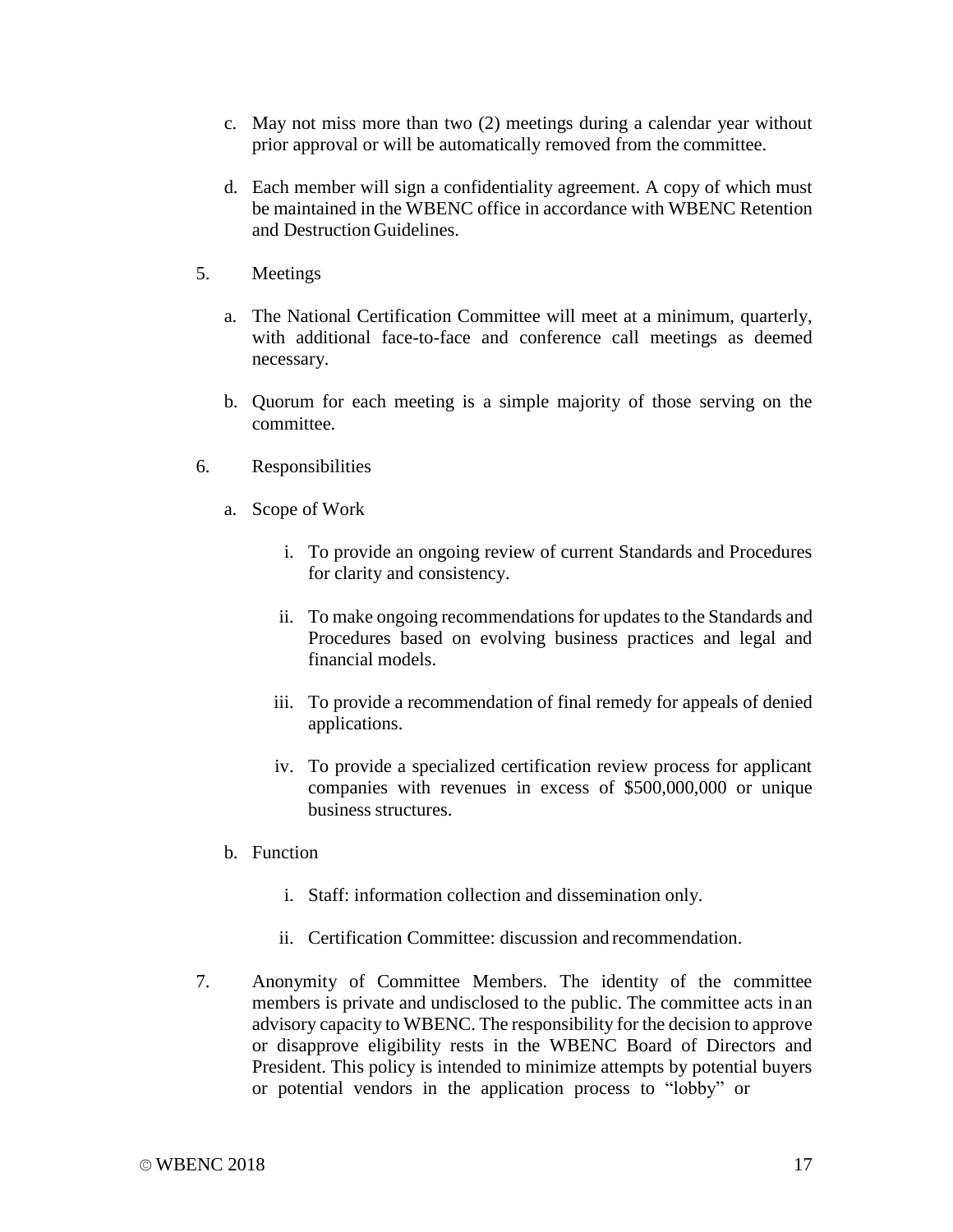influence the outcome of the decision of the committee. Therefore, the identity of committee members remains secret to anyone outside of the decision-making process of WBENC and other committee members.

- 8. Conflicts of Interest
	- a. Any corporate or public entity committee member with a vested interest in the outcome of an eligibility review will disclose that interest and voluntarily abstain from all discussion and vote.
	- b. Any WBE committee member with a competitive and/or business interest will disclose that interest and voluntarily abstain from all discussion and vote.
	- c. WBENC staff is ineligible to vote.
- B. Local Certification Committee

The Local Certification Committee is comprised of volunteers responsible for rendering a recommendation of certification or denial to the Executive Director or President of the RPO.

- 1. Composition
	- a. The committee shall consist of an odd number, but no less than five (5) members. The majority of the committee will, to the extent possible, be comprised of representatives from corporations/public entities, and the remainder will be WBE representatives (or representatives of communitybased organizations with a related purpose). It is desirable that the committee includes an attorney and a Certified Public Accountant.
	- b. All RPOs should use a confidentiality agreement in a form substantially similar to the WBENC confidentiality agreement or as approved by their local counsel. All committee members and staff must sign this confidentiality agreement before reviewing files, a copy of which must be maintained in the local RPO office in accordance with WBENC Retention and Destruction Guidelines.
- 2. Appointment. The RPO will appoint committee members annually or as needed.
- 3. Length of Term. Committee members will serve a term of no less than two (2) years from the date of appointment, and will be renewed annually thereafter.
- 4. Training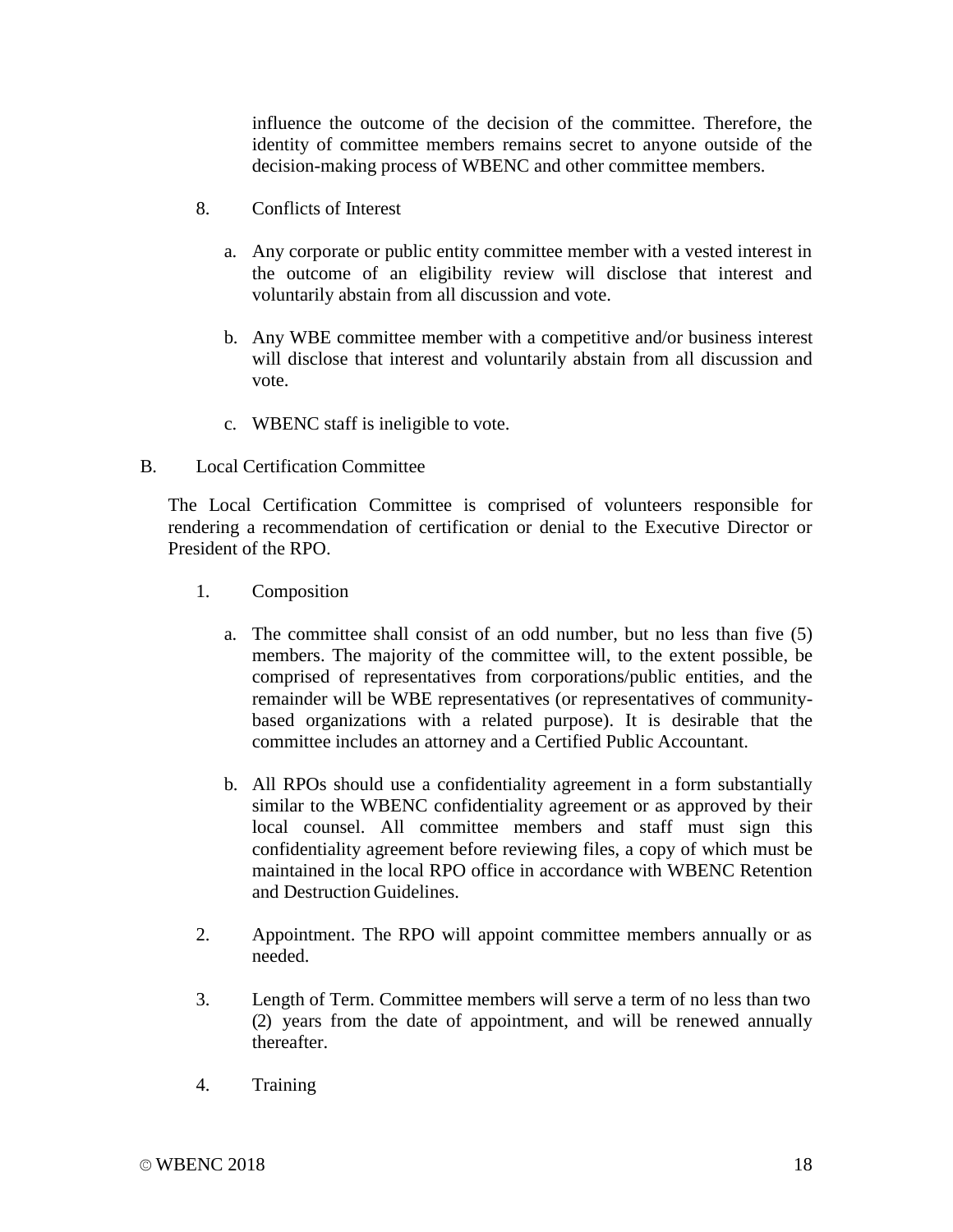- a. Local certification committee members must obtain training and successfully pass the certification test prior to serving on the committee and will be retrained, at a minimum every third year thereafter.
- 5. Meetings
	- a. The Certification Committee will meet at a frequency as deemed necessary by the Executive Director or President of the RPO, and, at a minimum, quarterly.
	- b. A Quorum for each meeting is five (5) members.
- 6. Responsibilities
	- a. Scope of Work
		- i. Documentation Review.
		- ii. On-Site Review.
		- iii. Recommendation to the Executive Director or President of the RPO.
	- b. Function
		- i. Staff: information collection and dissemination only.
		- ii. Certification Committee: discussion and recommendation.
- 7. Anonymity of Committee Members. The identity of the committee members is private and undisclosed to the public. The committee acts in an advisory capacity to the RPO. The responsibility for the decision to approve or disapprove eligibility rests in the Executive Director or President of the RPO. This policy is intended to minimize attempts by potential buyers or vendors in the application process to "lobby" or influence the outcome of the decision of the committee. Therefore, the identity of committee members remains secret to anyone outside of the decision making process of the RPO and other committee members.
- 8. Anonymity of Business Affiliation. The business affiliation of WBE committee members shall not be disclosed or otherwise discussed during site visits.
- 9. Conflicts of Interest
	- a. Any corporate or public entity committee member with a vested interest in the outcome of an eligibility review will disclose such interest and voluntarily abstain from all discussion and vote.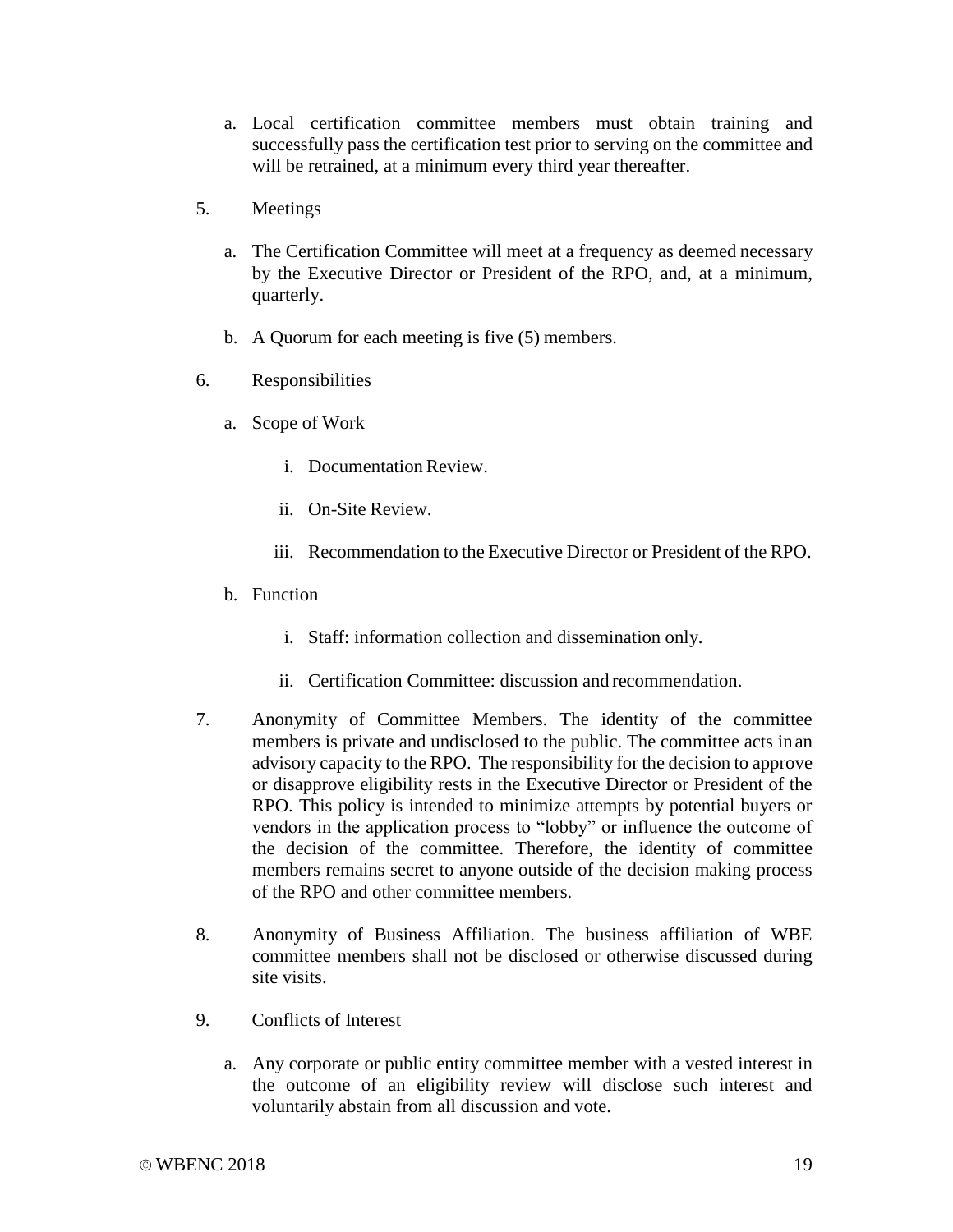- b. Any WBE committee member with a competitive and/or business interest will disclose such interest and voluntarily abstain from all discussion and vote.
- c. WBENC and local RPO staffs are ineligible to vote.

### **X. Certification Procedures**

The following are details of the certification process for all applicants seeking WBE certification by the RPO. Information will be reviewed and analyzed as it existson the date the affidavit is signed and notarized. Organizational changes subsequent to the notarization date will not be considered during the eligibility review process. The RPO will request any and all documentation deemed necessary to establish a business' ownership and control by women. The decision to certify or deny an application will be based on the WBENC Standards in effect at the time the application is evaluated.

- A. If an applicant fails to complete the documentation within the review and analysis period, the applicant will be notified that its affidavit will not be reviewed further and application will be filed as non-responsive. A new affidavit will not normally be accepted for a period of six (6) months or at the RPO's discretion.
- B. Once an applicant submits a completed affidavit and appropriate supporting documentation, the following procedures will apply:
	- 1. The submitted affidavit will be logged in and dated by the RPO staff for processing.
	- 2. RPO staff will evaluate the documentation for completeness and accuracy. The applicant's business references will be checked and other information certified by a third party as appropriate.
	- 3. All supporting documents must be submitted in their entirety prior to certification committee review and will be maintained as part of the permanent file.
	- 4. Files must remain in the custody and control of the RPO or WBENC staff at all times.
	- 5. As provided in Section VIII. WBE Eligibility Standards, the RPO certification committee will conduct a documentation review and an on-site review.
		- a. Documentation Review
			- i. Local Certification Committee members bear the responsibility of an initial recommendation for certification or denial based on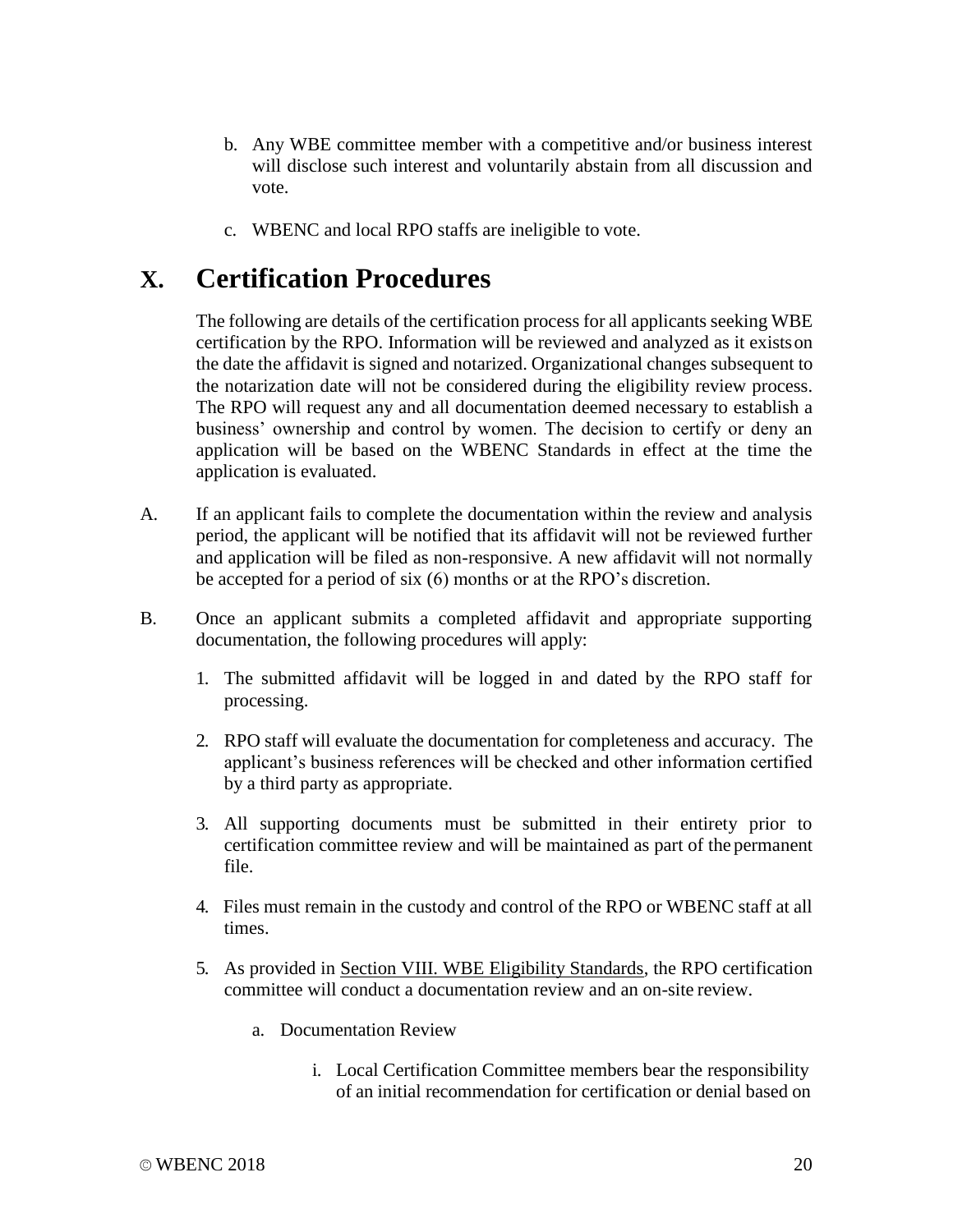an evaluation of all submitted documentation and document to file all findings in support of the recommendation.

- ii. At any time during the review process, committee members may request additional documents in existence at the time of application, but not requested or provided at the time of application, necessary to substantiate eligibility.
- b. On-Site Review
	- i. Once the documentation review is completed and an initial recommendation has been made, an on–site visit at the principal place of business with the majority woman/women Owners/Executive Management will be conducted on one hundred percent (100%) of applicants to ensure that the findings of the Documentation Review are substantiated in the actual operation of the business.
	- ii. If the On-Site Review corroborates the Documentation Review, a final recommendation is made. If there is any conflicting information or observation uncovered during the course of the On-Site Review, the information will be thoroughly documented and resubmitted for a second review at the immediately following Local Certification Committee meeting.
- C. The RPO may request that an applicant submit to a financial review of its accounting records and books. The applicant will be advised of the RPO's request for the financial review. An applicant's failure to permit a financial review will result in denial.
- D. If certification is awarded, the WBE is notified in writing (via email). A certificate showing the type of certification issued (according to Section E. below) and United Nations Standard Product & Services Codes (UNSPSC) and North American Industrial Classification System (NAICS) Code(s) indicating the functional mission of the business will be sent to the WBE. The WBE is then listed on WBENCLink for the duration of the certification period.
- E. Once an applicant has been deemed to have met the eligibility criteria, it will be certified as a Women Business Enterprise (WBE).
- F. If certification is denied, the applicant will be notified in writing using a standard form letter approved by the National Certification Committee. Any business that disagrees with the denial may file an appeal directly with the RPO as outlined in Section XV. Appeal Process.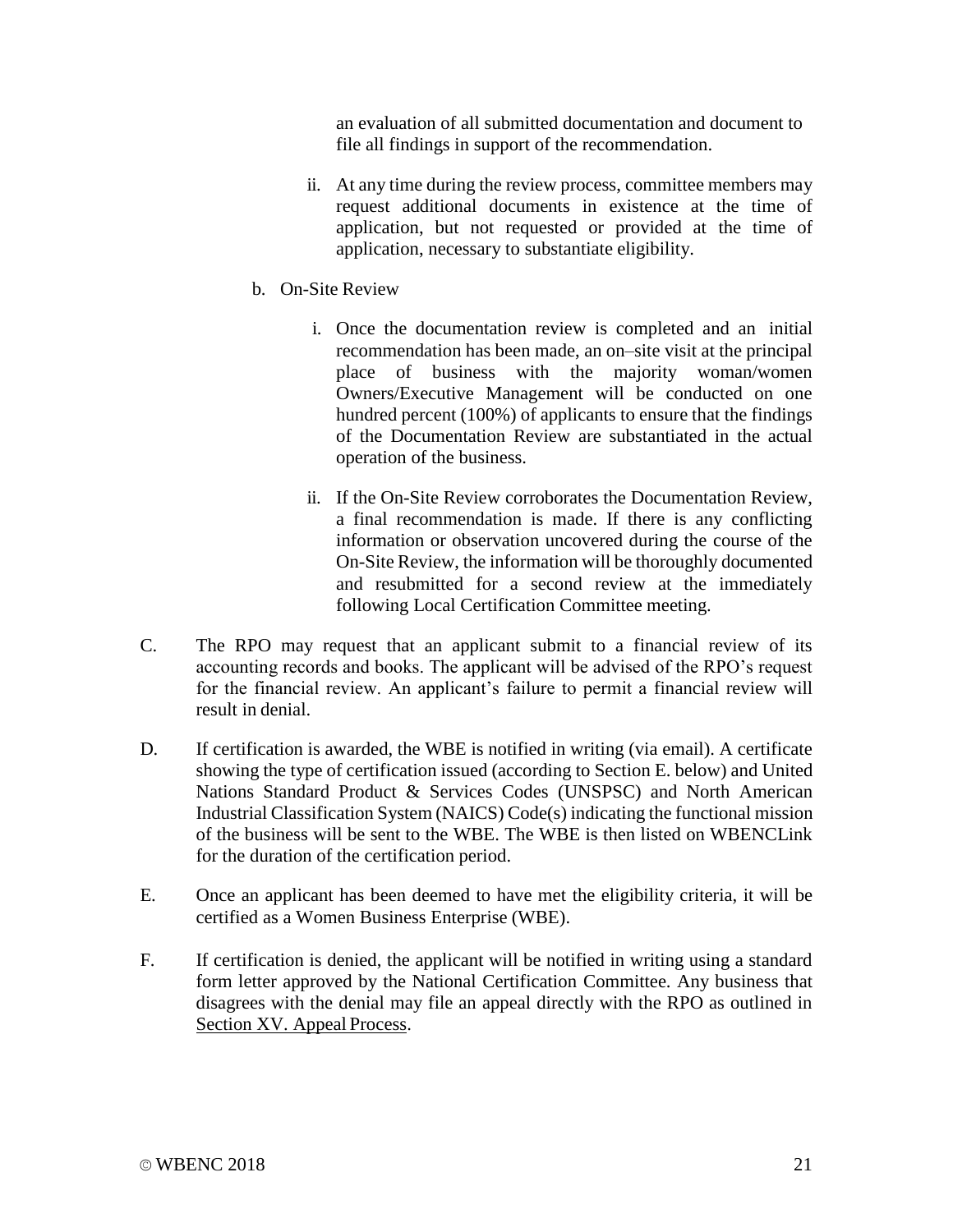- G. The WBE certification is valid for a period of one (1) year. Prior to the initial certification expiration date, WBEs are required to complete a Re-certification Affidavit.
	- 1. The WBENCLink will transmit WBE recertification notifications to the WBE approximately 120 days prior to the certification expiration date. However, it is the WBE's responsibility to maintain current certification. The completed Recertification Applications will be reviewed in order of receipt.
	- 2. If there has been any change in ownership and/or control, documentation of the same will be required for renewal of certification. The WBE is responsible for notifying the RPO of such changes and submitting all applicable documentation.
	- 3. Site visits will be required every three (3) years on files with no changes in ownership or control and may be conducted at any time.
	- 4. A WBE that fails to submit all appropriate information/documentation for renewal within a reasonable period will have their status adjusted from "Certified" to "Expired" and its name will be removed from the RPO's Certified Supplier List. The WBE will be notified in writing (via email) of its expired status. If a WBE cannot meet the deadline due to special circumstances, an extension of time may be granted at the RPO's discretion.
	- 5. If by reason of a change to WBENC Standards and Procedures a currently certified company is no longer certifiable, a RPO upon approval from an authorized WBENC representative may grant the company a sixty (60) day grace period from the date of the committee's review to come into compliance with the changed standard and procedure.
- H. Applicants are required to notify their certifying RPO within thirty (30) days of any substantive change in ownership or control of their business under the penalties provided by applicable law.
- I. Upon written request, an applicant may withdraw an affidavit and supporting documentation without cause or prejudice prior to the Certification Committee review. .

# **XI. Certifying Exceptional Women's Business Enterprises**

- A. Exceptional Women's Business Enterprise (EWBE) is a designation and not anew category of women business enterprises. This designation applies when:
	- 1. An applicant has revenues in excess of \$500,000,000.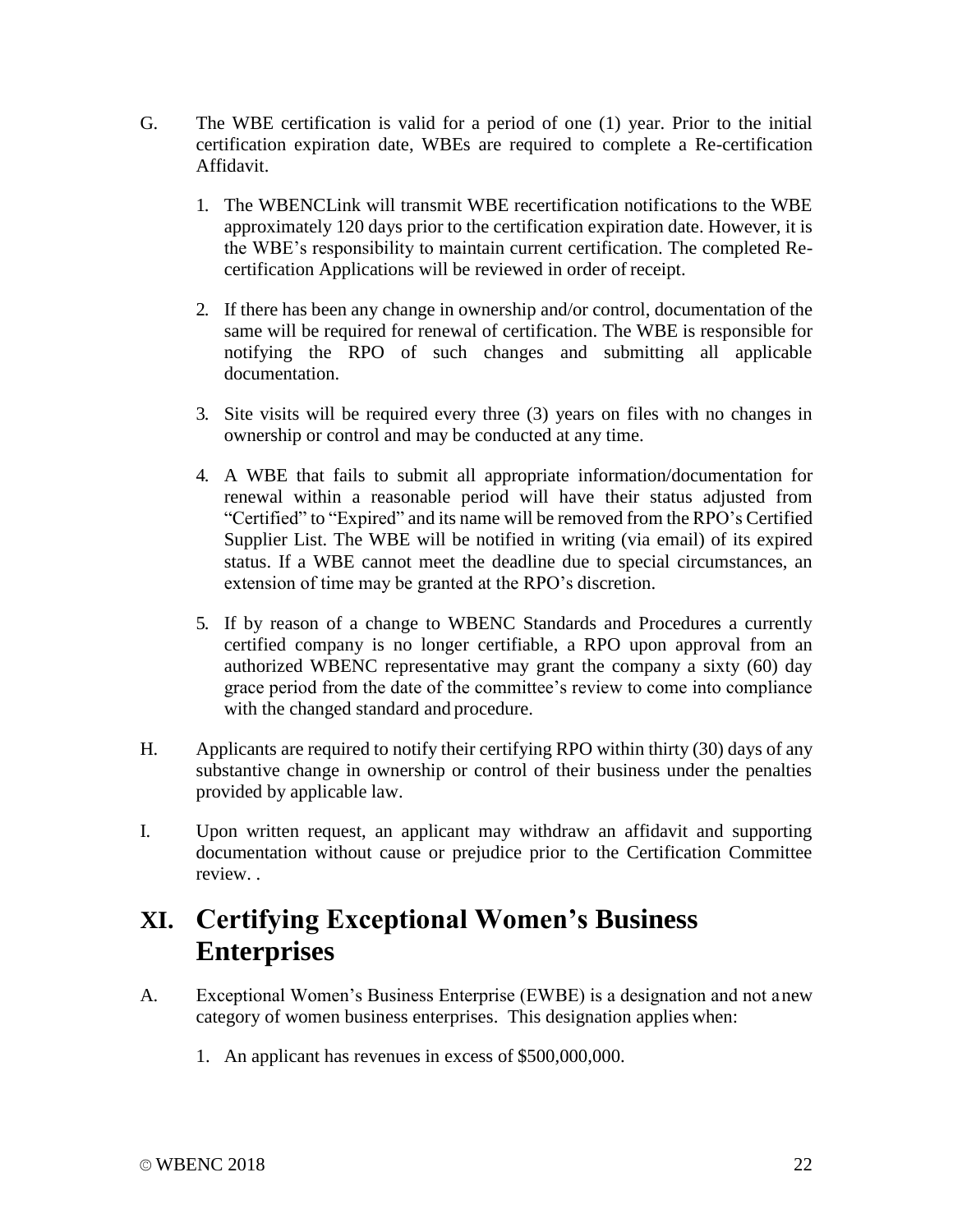2. An applicant requires specialty certification and/or standard in the industry determination and standardization.

All applicants meeting these criteria will be remanded to the National Certification Review Committee.

- B. National Certification Review Committee. The National Certification Review Committee (NCRC) is an ad hoc committee of the National Certification Committee (NCC). The NCRC reviews files and makes certification recommendations for applicants meeting the definition of EWBE.
	- 1. Composition
		- a. Five (5) members constitute a quorum.
		- b. Members of the NCRC are appointed by the National Certification Committee.
		- c. Voting Committee Members include:
			- i. Four (4) Corporate Member Representative
			- ii. Three (3) Government Representatives *or* WBE(s)
	- 2. Non-Voting Members of the Committee include:
		- a. Attorney
		- b. CPA
		- c. Other experts as needed
		- d. WBENC Staff
	- 3. Process
		- a. Initial Review
			- i. The local RPO will send the applicants' completed file and application processing fees to WBENC Headquarters with a request for NCRC review.
			- ii. The WBENC authorized representative makes a determination of whether to submit the file to the NCRC. If the file does not meet the requirements for NCRC review, the file will be returned to the assigned RPO for local Certification Committee review.
			- iii. The designated reviewer will notify the NCRC of the file.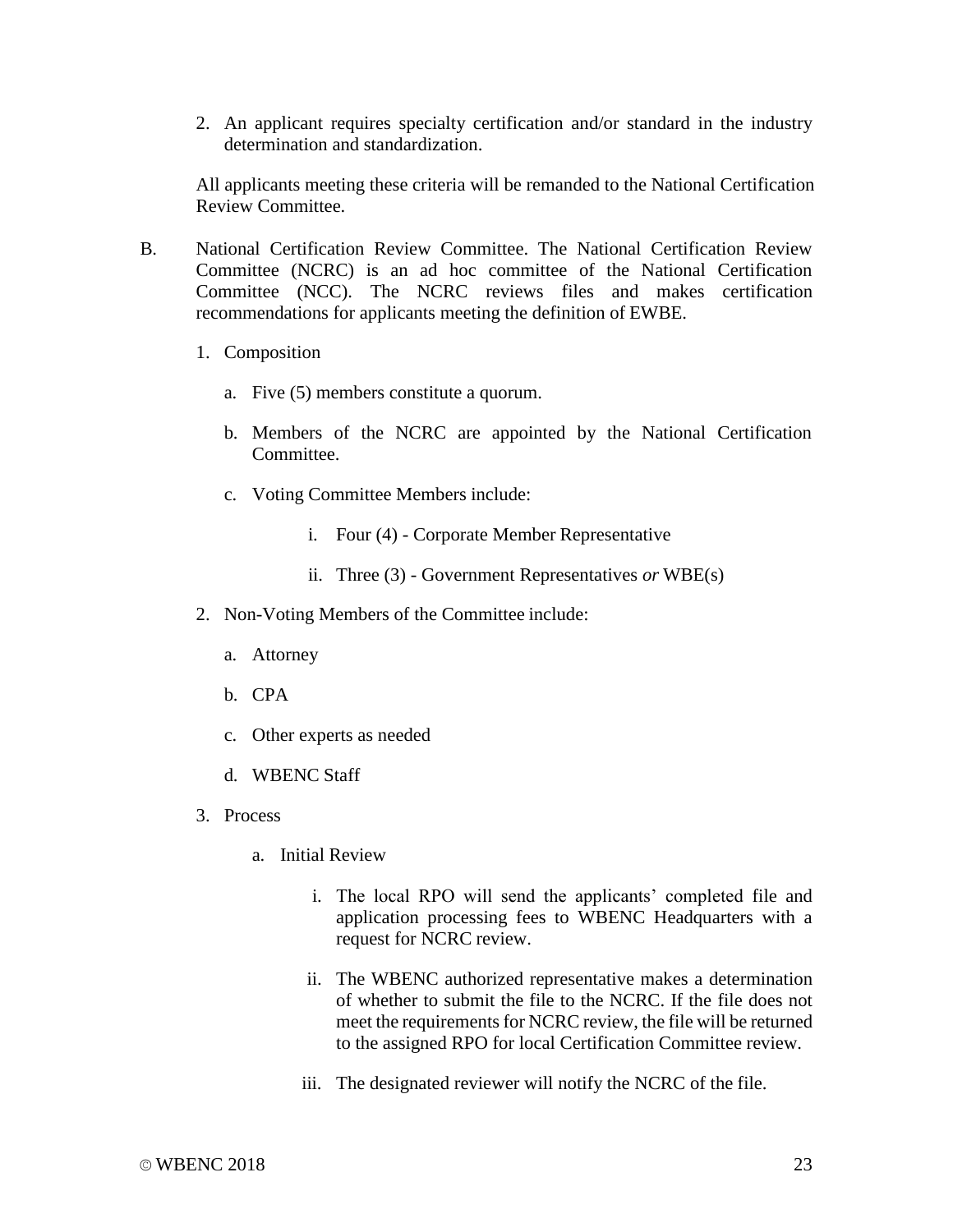- iv. The NCRC will convene at a predetermined location to review the file.
- v. An NCRC member or a trained local certification committee member and a staff member will perform the site visit.
- vi. The NCRC will make a certify/deny recommendation to the RPO Executive Director or President.
- vii. The RPO Executive Director or President will make the final certification determination and notify the applicant of the decision within seven (7) days.
- b. Recertification Review
	- i. Recertification notification to be sent from certifying RPO.
	- ii. Certifying RPO to receive recertification documentation and forward to NCRC.
	- iii. Certifying RPO will issue recertification based on recommendation of the NCRC review and recommendation.
- 4. Appeal Procedure
	- a. If the EWBE applicant is denied WBENC certification:
		- i. The applicant may request an appeal in writing to WBENC National within thirty (30) days of the date of denial. The request should be addressed to:

President Women's Business Enterprise National Council ATTN: National Appeals 1120 Connecticut Avenue, NW Suite 1000 Washington, DC 20036

- ii. Appeals will be handled in accordance with the National Appeals Process as described in Section XV.B.2. of this document.
- C. Where there are inconsistencies between the Standards and Procedures in this Section and other Sections of the Standards & Procedures, as it relates to EWBEs the standards and procedures in this Section will prevail.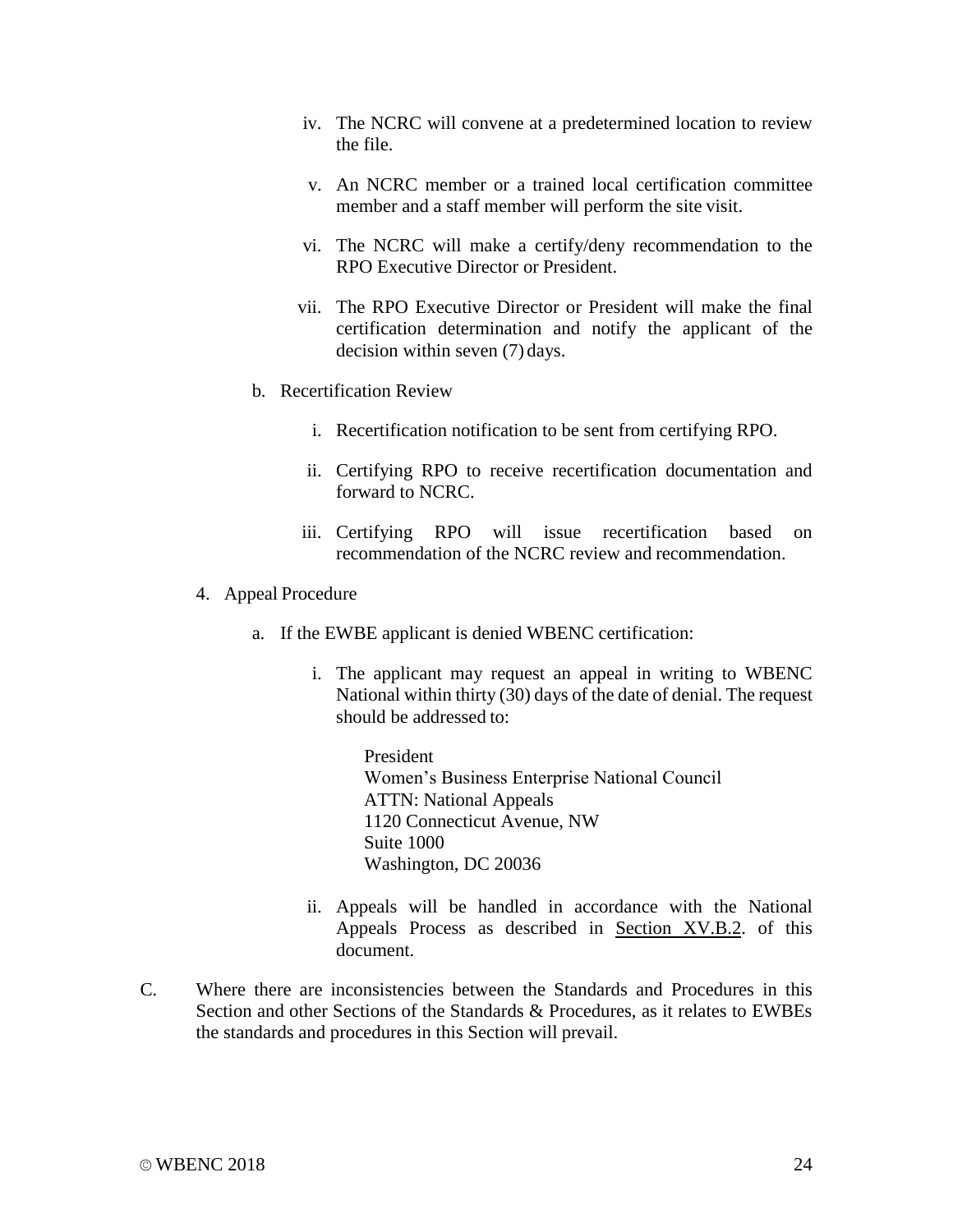# **XII. Certifying Franchises**

- A. A business operating under a franchise or license agreement may be certified if it meets the standards in Section VIII. WBE Eligibility Standards and:
	- 1. The franchise agreement between the franchisor and the franchisee seeking WBE certification must not contain any provision which unreasonably restricts the ability of the woman business owner(s) from exercising Managerial Control and Operational Authority of the business.
- B. In reviewing the franchise agreement, special attention shall be given to circumstances which, for certification purposes, shall be considered as restricting control and authority of the woman business owner(s). These include, but are not limited to.
	- 1. Termination of the franchise agreement by the franchisor without cause;
	- 2. Lack of ownership of receivables by the franchisee;
	- 3. Exclusive ownership of account receivables and/or contracts by the franchisor;
	- 4. Restrictions on the sale of the business below market value;
	- 5. Terms and conditions not related to the brand or systems can be altered without franchisee's notification and/or approval;
	- 6. Contracts are prepared and approved by the franchisor;
	- 7. Management decisions cannot be made independently by the franchisee;
	- 8. No financial risk is borne by the franchisee;
	- 9. Hiring and firing decisions cannot be made independently by the franchisee;
	- 10. Equity interest in the franchise is owned by the franchisor.
- C. Where there are inconsistencies between the standards and procedures in this Section and other Sections of the Standards & Procedures, as it relates to franchises the procedures in this Section will prevail.

### **XIII.Challenge Procedures**

Any third party may challenge the WBE status of any WBE. Confidentiality of challenging party's identity is to be protected. The challenge must be made in writing to the Executive Director or President of the RPO that processed the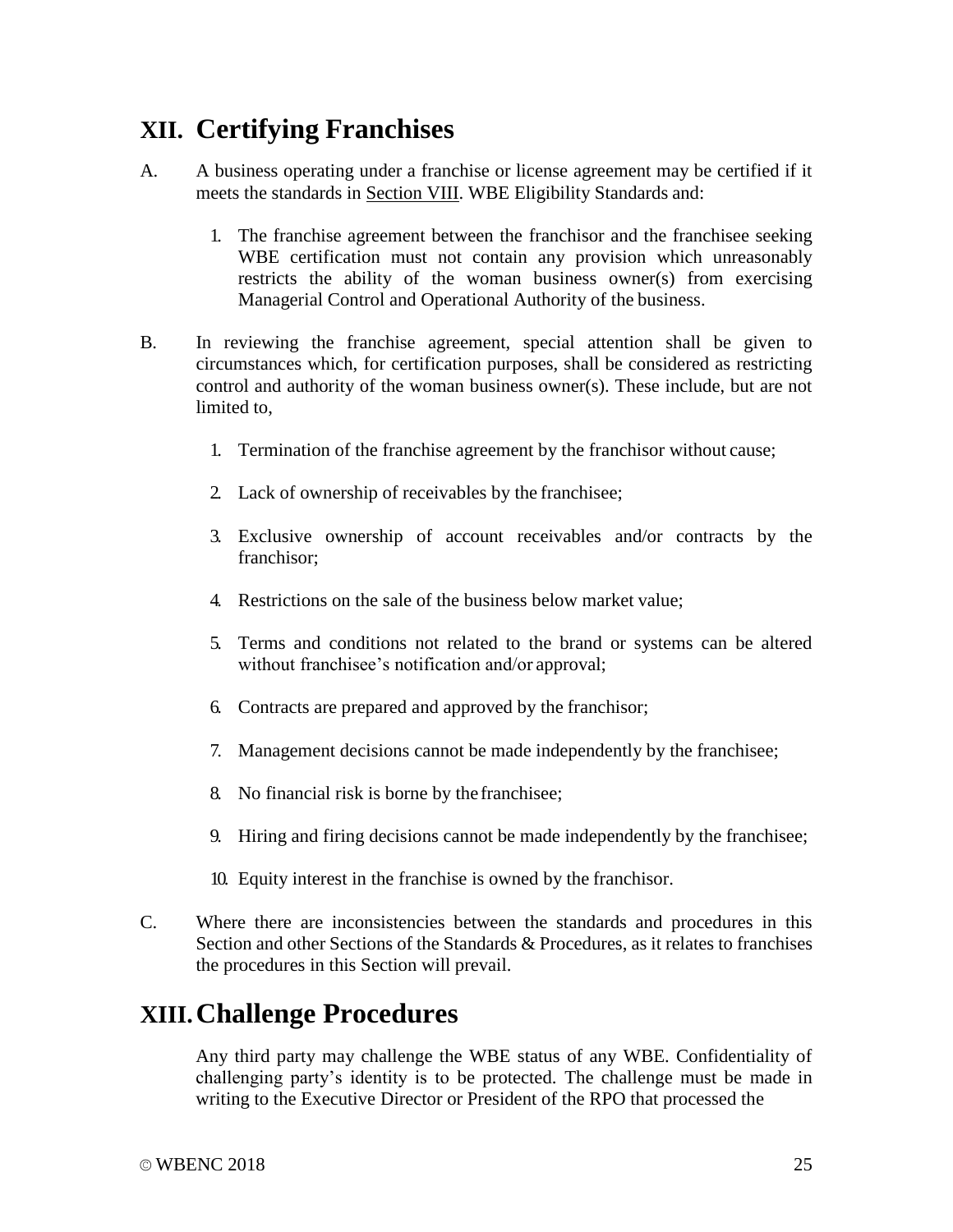certification. Within its letter, the challenging party must include evidence challenging the eligibility of a WBE.

Within ten (10) business days, the Executive Director or President of the RPO will determine, on the basis of the information provided by the challenging party who shall remain anonymous, whether there is reason to evaluate the challenge.

- A. If the Executive Director or President determines that the challenge is not credible, the challenging party will be so informed in writing and the investigation of the WBE will be closed. If the challenging party believes the determination is in error, it may appeal the decision to the WBENC Board of Directors.
- B. If the Executive Director or President determines that there is reason to believe that the WBE is not a *bona fide* WBE, the following steps will be taken:
	- 1. The WBE will be notified in writing that its WBE certification has been challenged. This notice will identify and summarize the grounds for the challenge. This notice will require the WBE to provide the Executive Director or President with information/documentation to refute the challenge within a time frame specified by the Executive Director or President.
	- 2. Once the requested information is received, the Executive Director or President will evaluate the information/documentation available and make a preliminary determination. The Executive Director or President will notify the WBE and the challenging party of the preliminary determination in writing, setting forth the reasons for the decision. The Executive Director or President may also provide an opportunity to the parties for a hearing to respond to the determination in person.
	- 3. Within ten (10) business days of the receipt of the requested informationor hearing, whichever is later, the Executive Director or President will make a final determination and inform the parties in writing of the reason for the determination.
		- a. If the determination is to decertify the WBE, the Executive Director's or President's determination may be appealed by the WBE to the WBENC in accordance with the procedures described in Section XV. Appeal Process.
		- b. While a challenge is pending, the WBE certification will *remain in effect*.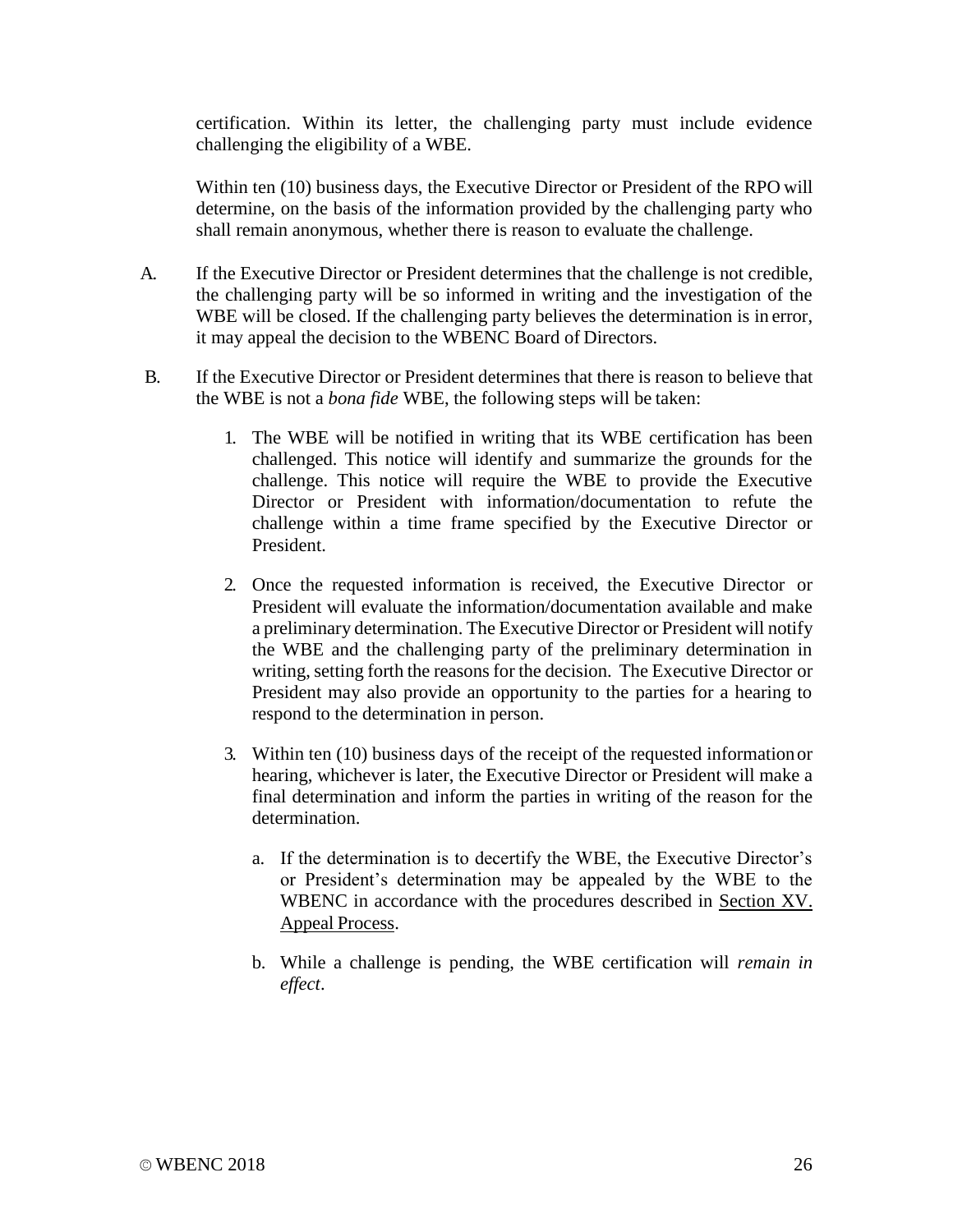## **XIV. De-certification Process**

- A. WBEs may be de-certified by the RPO and suspended from eligibility in any of the participating entities' WBE programs for any of the following reasons:
	- 1. If the business entity's ownership and/or control by women has changed to the extent that the business is no longer a *bona fide* WBE in the RPOs reasonable judgment; or
	- 2. If due to a challenge or some other reason, including WBENC Compliance Reviews, a business entity's current certification eligibility is re-examined and the business is found not to be a *bona fide* WBE; or
	- 3. If a business is found to be engaging in business practices on any of the member's projects that circumvent the intent of the WBE programs.
	- 4. Any official from the RPO or any of its members or any other interested party that discovers irregularities relative to the WBE status of any of the RPOs' certified suppliers may provide a written statement to the RPO citing noted irregularities. Person(s) specifically challenging a business's WBE status will be advised of the RPOs WBE Challenge Procedure (See Section XIII. Challenge Procedures).
	- 5. WBEs that are no longer active business entities, as well as suppliers that do not respond to requests for updated or new certification information/documentation will be removed from the RPOs' Certified Supplier List. Reinstatement will require complete reapplication for WBE certification.
- B. Within ten (10) business days of the de-certification determination, the Executive Director or President will notify the WBE of the decision and summarize the reasons for the decision.
- C. Any business that believes that it has been wrongly decertified as a WBE may appeal as prescribed in Section XV. Appeal Process.

### **XV. Appeal Process**

An applicant denied certification may appeal that decision to the local RPO Board of Directors following the procedures found at Section XV.A.

A further appeal may be made to the WBENC Board of Directors following the procedures found at Section XV.B. The decision of the WBENC Board of Directors is final and the applicant and the RPO agree to abide thereby.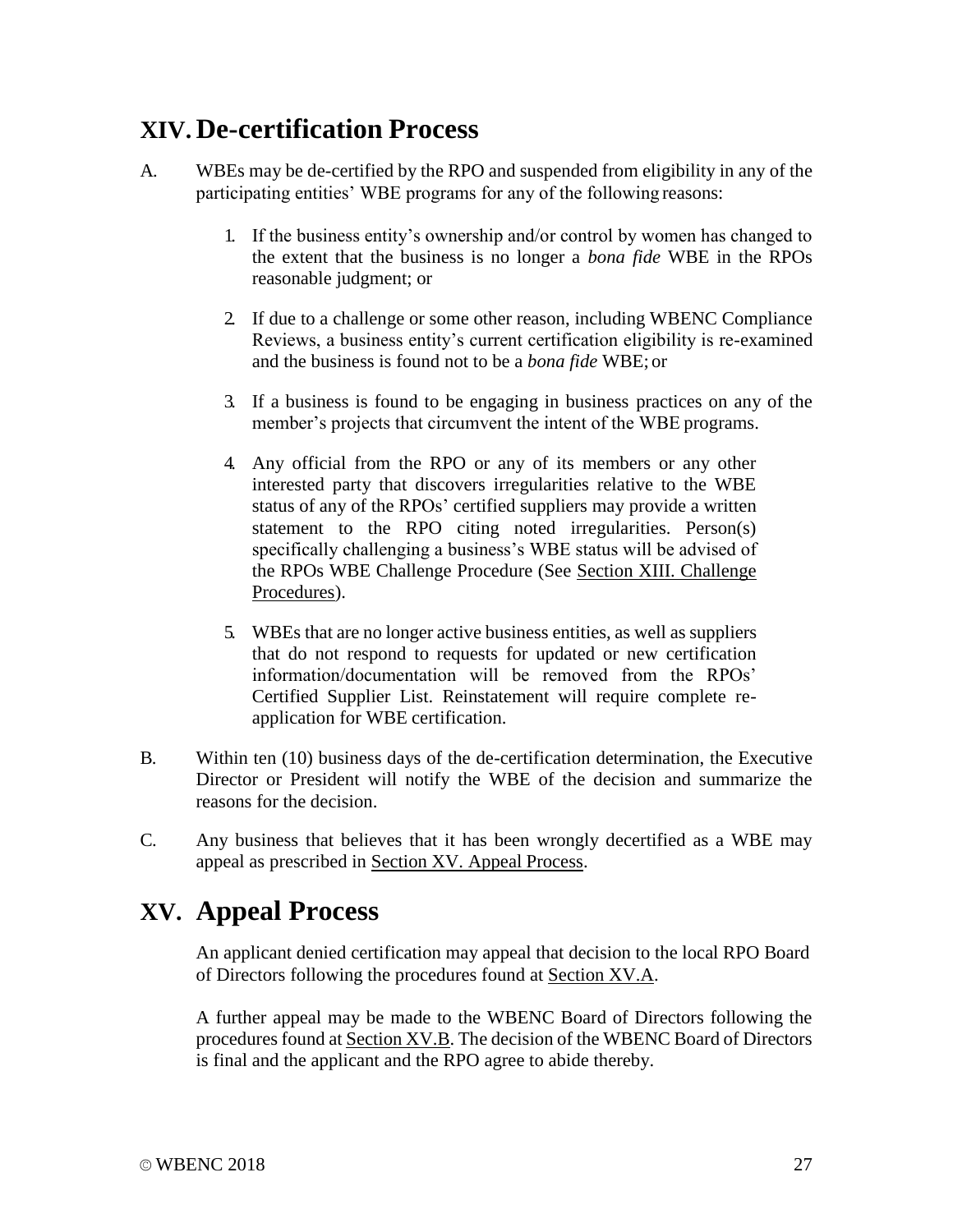An applicant denied certification as a small business (separate and apart for WBE certification) must appeal to the Small Business Administration.

- A. Local Appeals
	- 1. Local Appeals Committee
		- a. The local appeals committee will be comprised of a minimum of three (3) certification trained members appointed by the Certification Committee Chair. The Committee will always consist of an odd number of members.
		- b. Committee members will serve a term of no less than two (2) years from the date of appointment.
		- c. A quorum will be three (3) and a quorum must be present to render a recommendation.
		- d. The committee will use only WBENC Standards and Procedures in support of their decisions.
		- e. All committee members must sign a non-disclosure statement before reviewing files, a signed copy of which must be maintained in the local RPO office in accordance with WBENC Retention and Destruction Guidelines.
	- 2. Local Appeals Process
		- a. Businesses denied certification by the RPO may request a meeting with the RPOs Executive Director or President to discuss the specific reasons for such denial. Said meetings are solely for informational purposes and are not intended, nor are they to be construed, as a hearing or appeal of the RPOs certification determination.
		- b. An applicant may appeal the Executive Director's or President's decision by making a request in writing to the RPO Board of Directors no later than thirty (30) days from the date of the denial letter.
		- *c.* The RPO Board of Directors will contact the applicant to schedule an appeal date, *if deemed necessary*. During the appeal, the RPO Appeals Committee will consider all information as presented during the initial certification application process, as well as any relevant and/or requested additional information. *Changes in the business' ownership and control subsequent to the applicant's request for certificationshall not be considered as evidence during the appeal process.*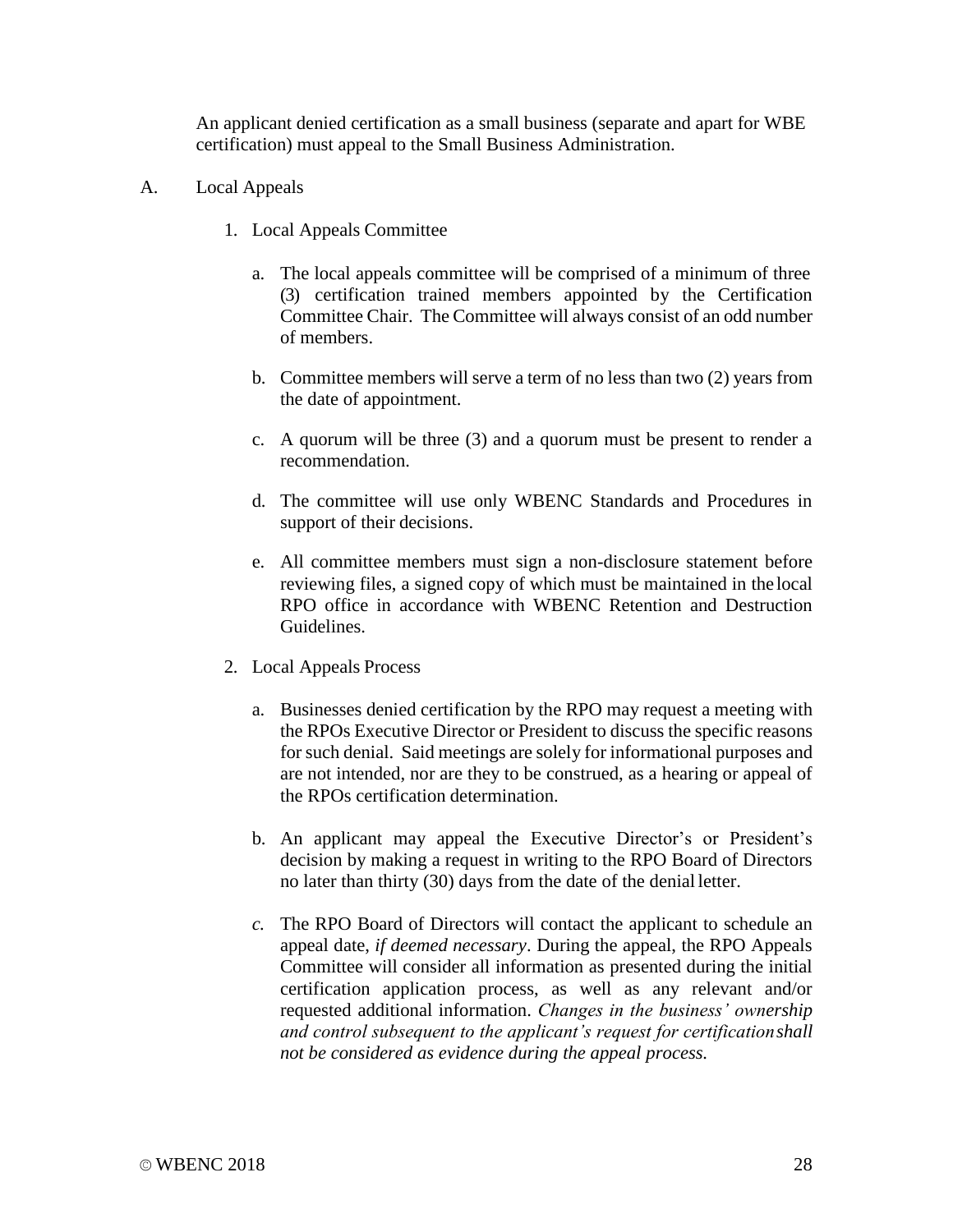d. Within thirty (30) days of the request for appeal, the Local Appeals Committee will convene, review the file and make a recommendation to the RPO Board of Directors.

Note: The RPOs original certification determination remains in effect pending any appeal.

- i. If the local appeal committee recommendation is to uphold the denial, BUT for reasons other than the original denial, applicant will be notified of new reason(s) and given 14 days from date of notification to respond to new reason(s) for denial.
- 10. Within fifteen (15) days of the Appeal Committee's recommendation, the RPO Board of Directors will evaluate the recommendation and make one of the following determinations:
	- The RPO Board of Directors will overturn the decision of the Executive Director or President, affecting the acceptance of the business' certification; or,
	- The RPO Board of Directors will uphold the decision of the Executive Director or President to deny.

The applicant will be informed of the decision in writing within seven (7) days. The decision by the RPO Board of Directors' shall be final unless overturned by the WBENC Board of Directors.

- 11. If the decision of the RPO Board of Directors results in a denial, then the applicant may re-apply for certification six (6) months from the date of the original denial letter.
- 12. If a business believes that its denial of certification by the RPO and its Board of Directors is in error, it may file an appeal in writing with the WBENC Board of Directors. The appeal must be filed no later than thirty (30) days from the date of the appeal letter upholding the initial denial. The appeal must be addressed to:

President Women's Business Enterprise National Council 1120 Connecticut Avenue NW Suite 1000 Washington, DC 20036

#### B. National Appeals

1. National Appeals Sub-Committee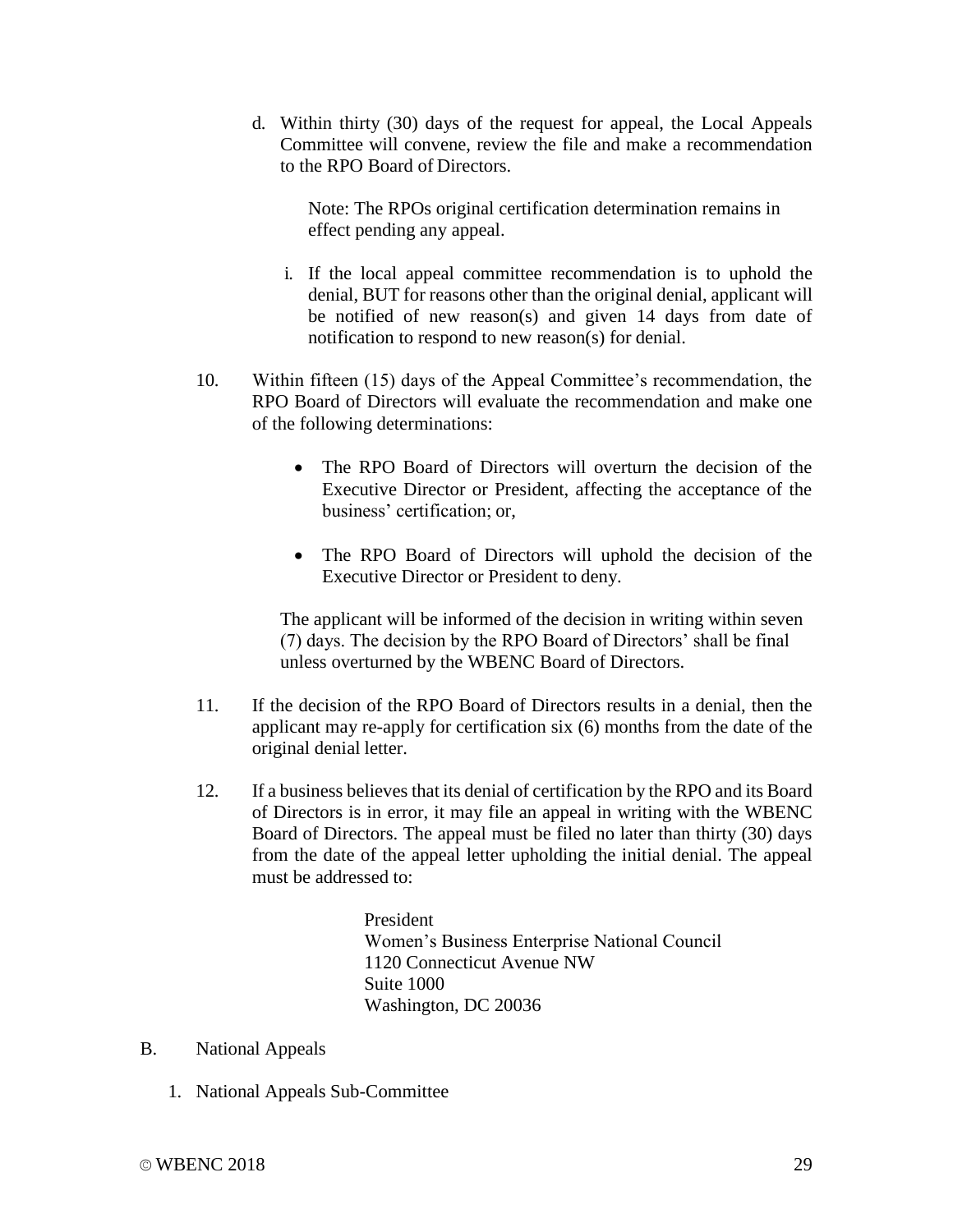- a. The Appeals Sub-Committee will be made up of a minimum of five (5) WBENC certification trained members appointed by the Certification Committee Chair. The sub-committee must always consist of an odd number.
- b. A quorum will be a simple majority and a quorum is required to review an appeal.
- c. The sub-committee will use only WBENC Standards and Procedures in support of their decision.
- d. All sub-committee members must sign a non-disclosure statement before reviewing files, a signed copy of which must be maintained in the WBENC office in accordance with the WBENC Retention and Destruction Guidelines.
- 2. National Appeals Process
	- a. Within (10) business days, the President of WBENC will determine, on the basis of the information provided by the appellant business and the RPO, whether there is reason to evaluate the appeal. Changes in the business' ownership and control subsequent to the applicant's request for certification by the RPO shall not be considered as evidence during the appeal process.
		- i. If the President determines that there is insufficient evidence to consider for an appeal, the appellant business will be so informed in writing and the denial upheld.
		- ii. If the President determines that there is evidence for appeal, the documentation will be forwarded to the National Appeals Committee for review at the next convened meeting.
	- b. The WBENC staff will obtain a copy of the original file from the RPO within fourteen (14) days and distribute copies to the Appeals Sub-Committee.
	- c. All copies of files used by the Appeals Sub-Committee must be returned to WBENC for destruction by means that do not allow for easy reconstruction. WBENC will retain all supporting rationale documentation, in accordance with the WBENC Retention and Destruction Guidelines.
	- d. The National Appeals Sub-Committee will convene within one-hundred twenty (120) days to discuss the file and supporting documentationand to formulate a recommendation.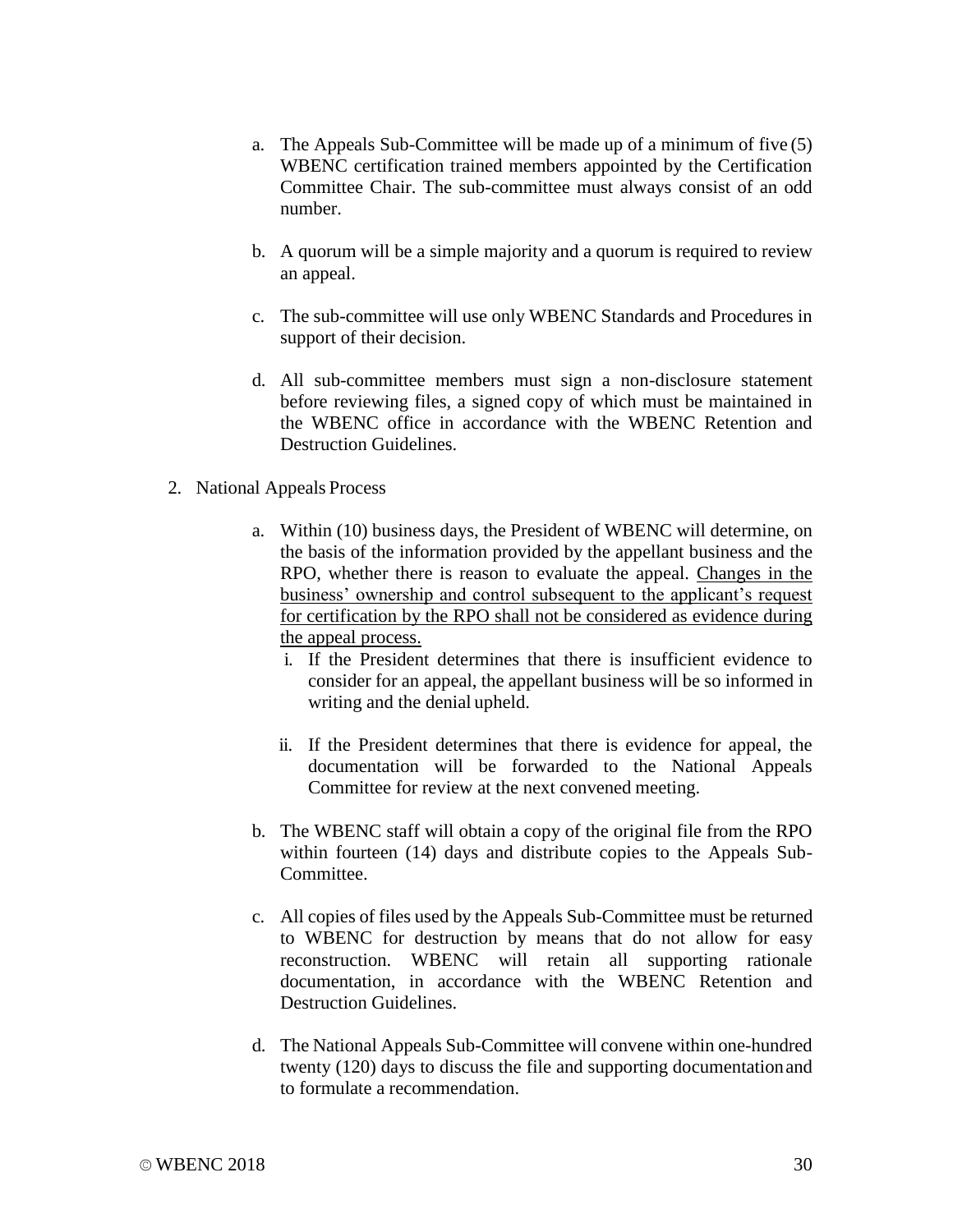- i. If the national appeal committee recommendation is to uphold the denial, BUT for reasons other than the original denial, applicant will be notified of new reason(s) and given 14 days from date of notification to respond to new reason(s) for denial.
- e. The National Appeals Sub-Committee will render a recommendation to the WBENC Board of Directors via the WBENC President to either:
	- i. Overturn the decision of the RPO and approve the applicant's business, thus certifying the applicant, or;
	- ii. Uphold the decision of the RPO, sustaining the denial.
- f. The Chairperson of the Certification Committee will communicate the committee's recommendation to the Board of Directors at scheduled Board Meetings.
- g. The President of WBENC will communicate the final decision and its supporting rationale to the RPO Executive Director or President.
- h. The President of WBENC will officially notify the woman business owner of the Board's final decision.
- i. The National Appeals Sub-Committee will prepare a summary document of the appeal decision, if the denial is overturned, for distribution to the Chairperson of the National Certification Committee and the Chairperson of the local RPO Certification Committee.
- j. If the decision of the WBENC Board of Directors results in upholding the denial, the applicant may re-apply for certification six (6) months from the date of the original denial letter.

### **XVI. Compliance Review Procedures**

The WBENC maintains the right and responsibility to perform periodic compliance reviews of the RPOs to ensure adherence to the certification standards and compliance with the procedures outlined herein. The review will be conducted by the Director of Compliance or other trained staff so designated by the Chief of Staff. It is recommended that all RPOs be reviewed on an annual basis.

A RPO whose latest review is found to be in compliance with the Standards and Procedures; has no significant negative findings and/or corrective actions; and has not had a change in the Executive Director/President and/or Certification Staff during the year from the last review will have a Compliance Review done every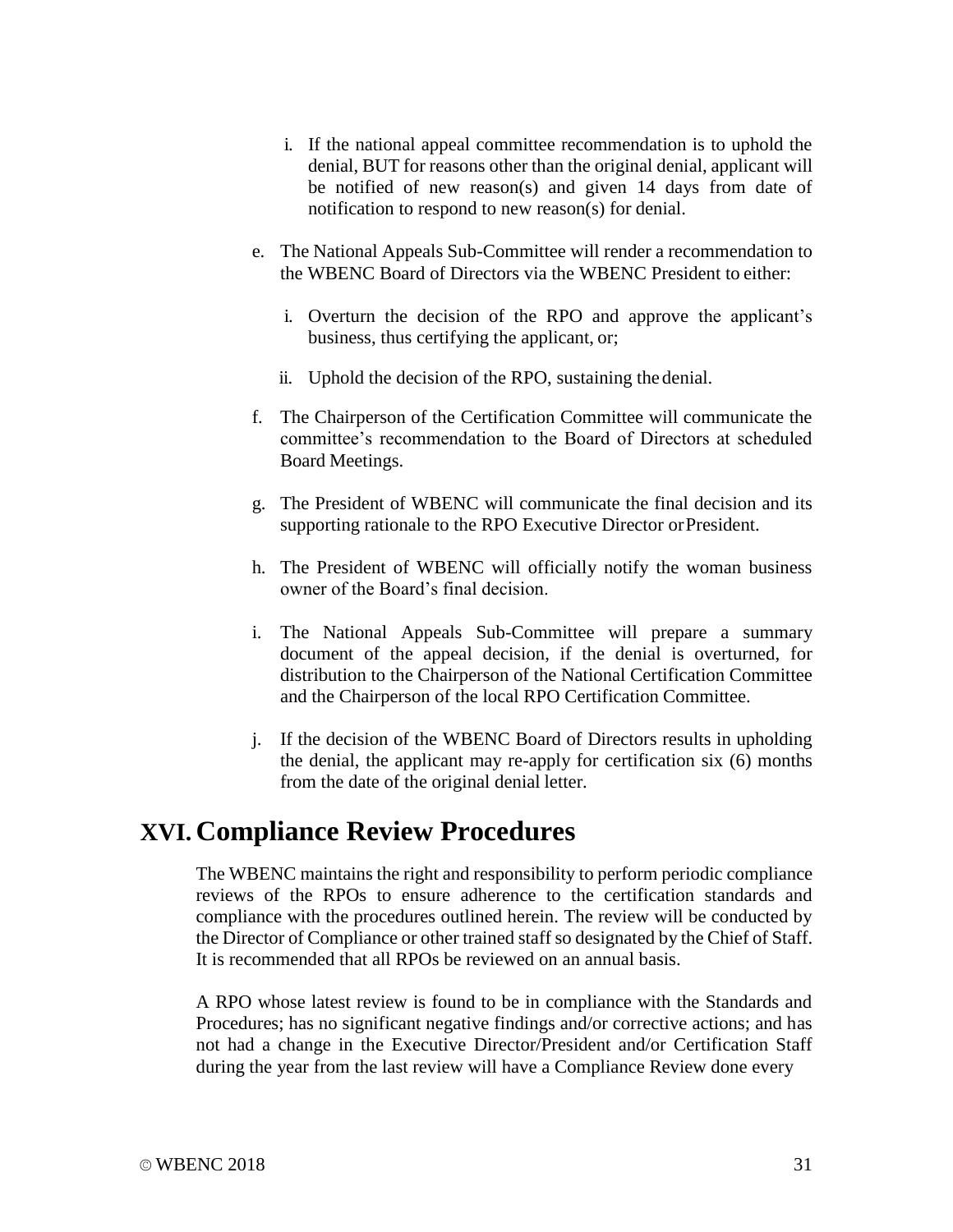other year, unless otherwise specifically requested by the Executive Director or President.

Overall Compliance Review Guidelines – The purpose of the guidelines is to ensure that each RPO is in compliance with the WBENC Standards and Procedures for WBENC certification.

- A. Documentation review
	- 1. No fewer than five (5) files randomly selected for review
	- 2. When practical, include a mix of no less than one (1):
		- a. Sole Proprietor
		- b. Corporation
		- c. Partnership
		- d. Limited Liability Corporation
		- e. Denial
	- 3. All files where the final decision of the Executive Director/President differs from the recommendation of the Certification Committee must be included in the review.
- B. Procedural review to be conducted during actual RPO committee review of files for procedural compliance verification. No fewer than two (2) files will be followed through committee review. The designated reviewer will:
	- 1. Verify Certification Affidavit, documentation review forms and associated documentation and forms are complete and filed.
	- 2. Document review results.
- C. Compliance Review Results and Recommendations
	- 1. The designated reviewer will:
		- a. Review results with RPO Executive Director or President and document explanations for inclusion in report.
		- b. Provide remedial action recommendations to Executive Director/President.
		- c. Forward program review results, Executive Director or President explanations and recommendations to WBENC President for action and to WBENC Certification Committee Chair for review.
		- d. Request Executive Director or President formulate remedial action plan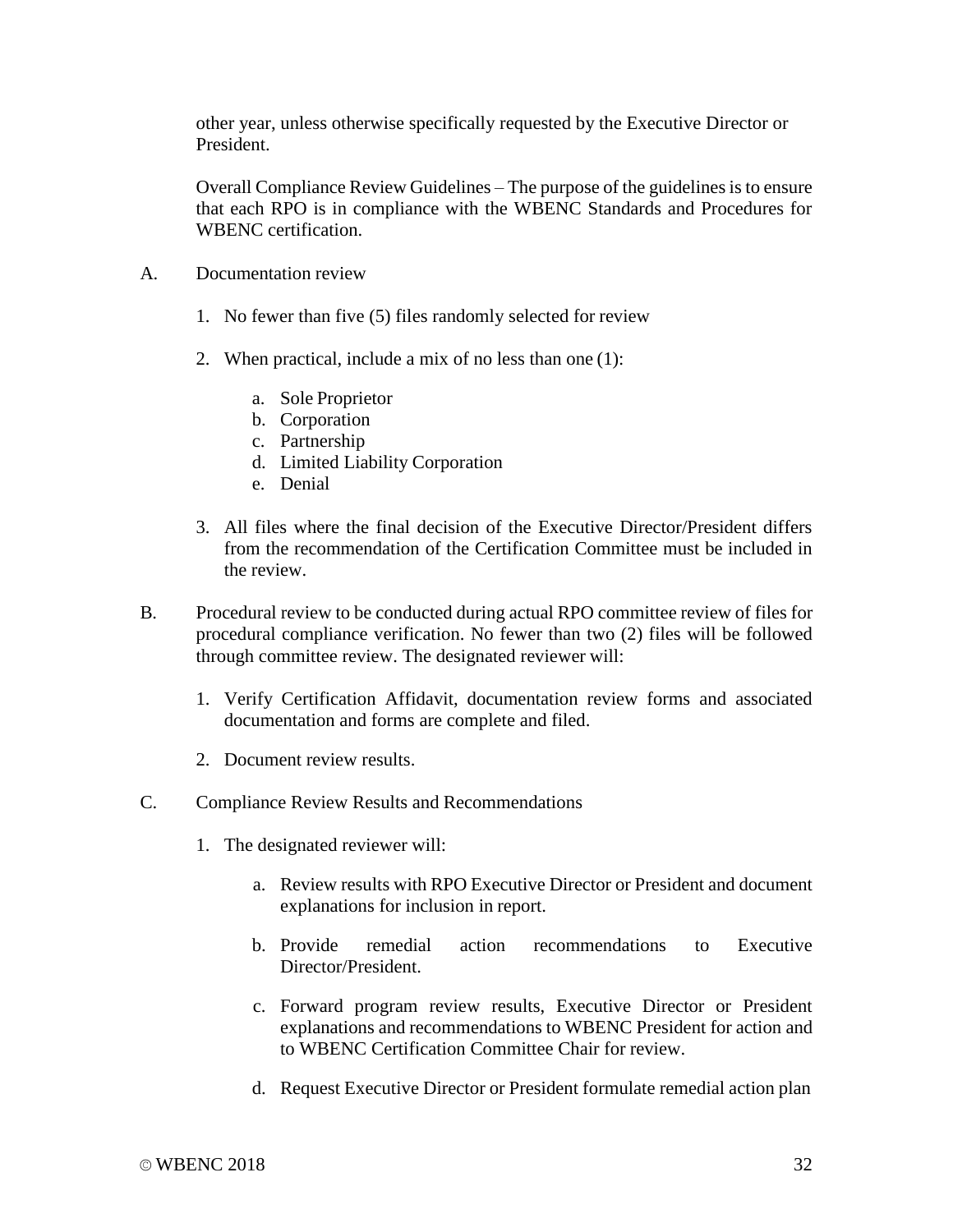within thirty (30) days and forward to WBENC President.

- e. In the event the WBENC Certification Department recommends a file be decertified and the RPO disputes said recommendation, the challenge process in Section XIII. Challenge Procedures will be followed. Any Appeals resulting from a Compliance Review Challenge will follow the process beginning in Section XV. B. National Appeals.
- f. In the event the WBENC Certification Department recommends a file to be certified that was previously denied and the RPO disputes said recommendation, the Appeals Process in Section XV. B. National Appeals will be followed.
- 2. WBENC President will:
	- a. Review the report, Executive Director or President explanations, recommendations and remedial action plan with RPO Executive Director or President.
	- b. Approve remedial action plan and completion date, which will not exceed six (6) months from initial report review between Executive Director or President and designated reviewer.

#### D. Logistics

- 1. Designated reviewer completes report and reviews results with Executive Director or President.
- 2. Executive Director or President provides comments for inclusion in report.
- 3. Designated reviewer recommends remedial action plan to Executive Director or President.
- 4. Designated reviewer forwards report, Executive Director or President comments and action plan recommendations to WBENC President with acopy to Certification Committee.
- 5. WBENC President reviews report, Executive Director or President comments and proposed action plan with Executive Director or President.
- 6. WBENC President and Executive Director or President will agree on action plan and its completion date, which will not exceed six (6) months from the initial report review date between the Executive Director/President and the designated reviewer.
- 7. WBENC President will recommend disaffiliation to the WBENC Board of Directors if agreement cannot be reached on the final action plan or the completion date